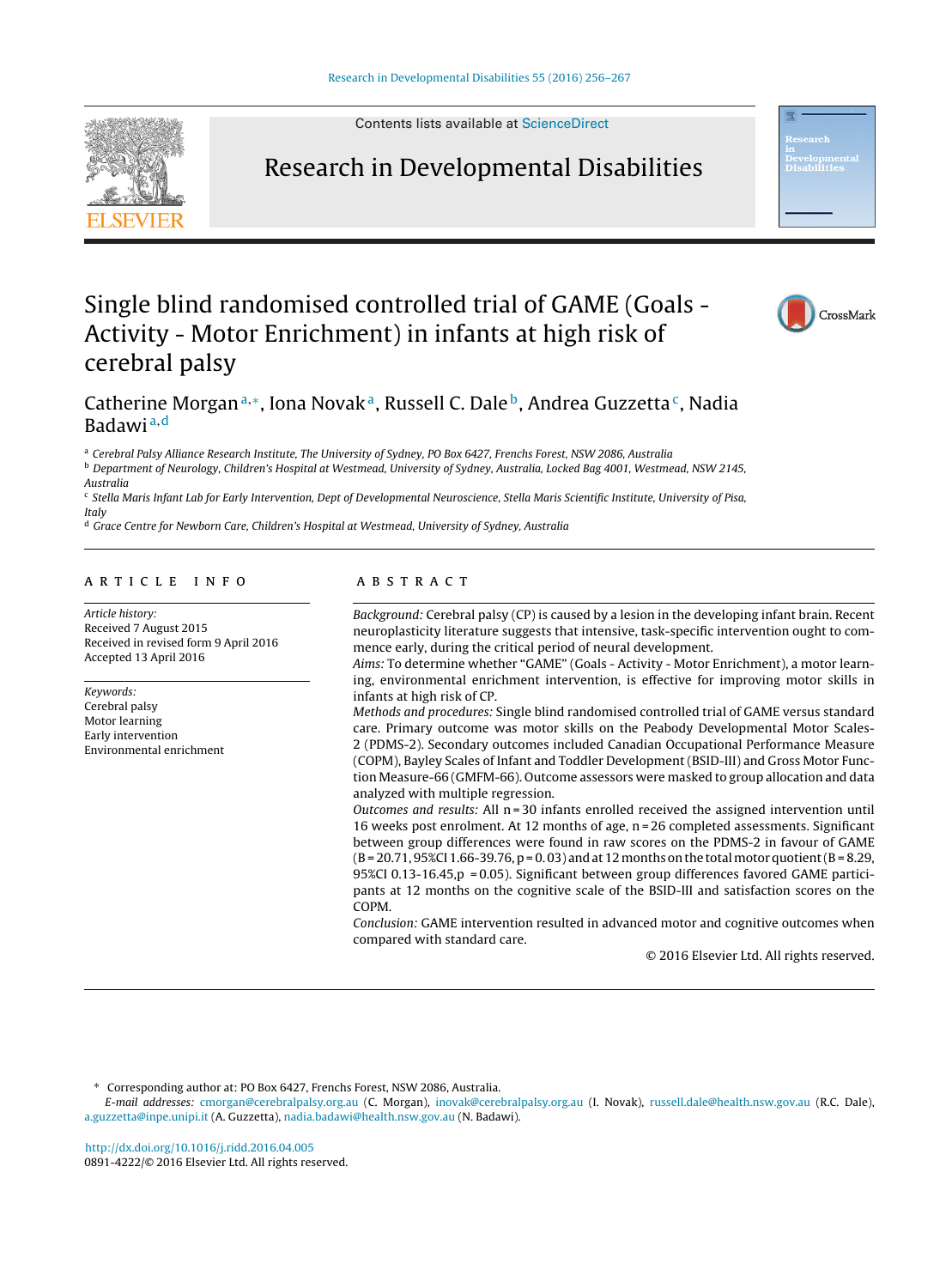# **1. Introduction**

Cerebral palsy (CP), the most common physical disability of childhood, occurs because of a lesion in the developing brain ([Bax,](#page-10-0) [Goldstein,](#page-10-0) [&](#page-10-0) [Rosenbaum,](#page-10-0) [2005\).](#page-10-0) The lesions associated with an eventual diagnosis of CP usually occur during the prenatal or perinatal period. A small percentage acquires their injury after the neonatal period and accountfor approximately 5.6%ofCP ([ACPR](#page-10-0) [Group,](#page-10-0) [2013\).](#page-10-0) Since the braininjury ofCP occurs early itis importanttodevelopevidence basedrehabilitation protocols that enhance the neuroplasticity mechanisms at work in the developing brain ([Ulrich,](#page-10-0) [2010\).](#page-10-0) Many effective rehabilitation interventions for older children with CP exist ([Novak,](#page-10-0) [McIntyre,](#page-10-0) [&](#page-10-0) [Morgan,](#page-10-0) [2013\),](#page-10-0) but most have not been trialled early with infants because recruitment is difficult, since the diagnosis typically occurs after 18 months of age. Infants regarded as "high-risk" because of prematurity or other neonatal medical problems are known to have higher rates of adverse neuro-motor and cognitive problems ([Spittle,](#page-10-0) [Orton,](#page-10-0) [Anderson,](#page-10-0) [Boyd,](#page-10-0) [&](#page-10-0) [Doyle,](#page-10-0) [2012\).](#page-10-0) Consequently although early intervention is endorsed for high-risk infants, the efficacy for infants with CP is not yet firmly established [\(Blauw-Hospers](#page-10-0) [&](#page-10-0) [Hadders-Algra,](#page-10-0) [2005\).](#page-10-0) A number of early intervention clinical trials are now registered and open to recruitment and therefore new outcome data is expected in the coming years ([Eliasson,](#page-10-0) [Sjöstrand,](#page-10-0) [Ek,](#page-10-0) [Krumlinde-Sundholm,](#page-10-0) [&](#page-10-0) [Tedroff,](#page-10-0) [2014;](#page-10-0) [Guzzetta,](#page-10-0) [Boyd,](#page-10-0) [&](#page-10-0) [Perez,](#page-10-0) [2013;](#page-10-0) [Prosser,](#page-10-0) [Ohlrich,](#page-10-0) [Curatalo,](#page-10-0) [Alter,](#page-10-0) [&](#page-10-0) [Damiano,](#page-10-0) [2012\).](#page-10-0)

We developed an early intervention programme based on best available evidence of interventions that work in older children and that aim to harness the neuroplasticity mechanisms at work in the developing brain ([Johnston,](#page-10-0) [2004\).](#page-10-0) This intervention, GAME (Goals Activity Motor Enrichment) ([Morgan,](#page-10-0) [Novak,](#page-10-0) [Dale,](#page-10-0) [Guzzetta,](#page-10-0) [&](#page-10-0) [Badawi,](#page-10-0) [2014\),w](#page-10-0)as first tested in a small pilot study (n=6 GAME; n=7 Standard Care) [\(Morgan,](#page-10-0) [Novak,](#page-10-0) [Dale,](#page-10-0) [&](#page-10-0) [Badawi,](#page-10-0) [2015\)](#page-10-0) with promising results in improving motor outcomes of GAME participants when compared to standard care (SC). Our earlier pilot also established feasibility of procedures for recruitment and randomisation. The aim of this phase 2 study was to determine whether GAME intervention improved motor outcomes and parent perception and satisfaction with motor performance after 16 weeks of intervention, and then again at 12 months when compared with SC. The term "phase 2" is used to describe a study testing the effectiveness of a treatment (https://www.nlm.nih.gov/services/ctphases.html). We hypothesized that infants randomised to GAME would have superior motor skills at both time points.

# **2. Methods**

#### 2.1. Participants

Infants were included if they were corrected age (CA) 3-4 months and: scored as "absent fidgety" on General Movements Assessment (GMA); OR were aged 5-6 months with a CP diagnosis provided by a pediatrician after clinical examination OR had abnormal neuroimaging including either Magnetic Resonance Imaging (MRI) or Cranial Ultrasound (CUS), such that a CP diagnosis was considered extremely likely. Infants were excluded if they were inpatients, had medical conditions that precluded active involvement in therapy (such as oxygen dependency) or lived in a remote location not accessible for home visits by the research team. Infant characteristics can be found in [Table](#page-2-0) 1 and Appendix A.

# 2.2. Study timeline and protocol

Infants were recruited from 6 participating Sydney hospitals with Neonatal Intensive Care Units (NICUs) and the Cerebral Palsy Alliance between February 2013 and June 2014. The study received ethical approval by the Sydney Children's Hospital Network, the University of Notre Dame Australia and the Cerebral Palsy Alliance human research ethics committees. Once eligibility was determined, parental consent was obtained and all baseline assessments and demographic data were collected.

#### 2.3. Covariate

Motor severity is a known predictor of responsiveness to intervention. Due to the young age of the participants, the Gross Motor Function Classification Scale (GMFCS) could not to be used to reliably rate the severity of motor impairment [\(Rosenbaum](#page-10-0) et [al.,](#page-10-0) [2002\).](#page-10-0) We therefore needed to use the best clinically available severity predictor which is neuroimaging blind-scored by a paediatric neurologist and paediatric radiologist to estimate severity of the brain injury. The variable we developed was based on published neuroimaging severity and outcome prediction data [\(de](#page-11-0) [Vries,](#page-11-0) [van](#page-11-0) [Haastert,](#page-11-0) [Benders,](#page-11-0) [&](#page-11-0) [Groenendaal,](#page-11-0) [2011\).](#page-11-0) Neuroimaging was not available for  $n = 2$  and only cranial ultrasound was available for  $n = 3$ . A score form was created from best available literature [\(Ferrari,](#page-10-0) [Todeschini,](#page-10-0) [&](#page-10-0) [Guidotti,](#page-10-0) [2011;](#page-10-0) [Krageloh-Mann](#page-10-0) [&](#page-10-0) [Horber,](#page-10-0) [2007;](#page-10-0) [Kidokoro,](#page-10-0) [Neil,](#page-10-0) [&](#page-10-0) [Inder,](#page-10-0) [2013\).](#page-10-0) When multiple images were available, the series closest to term equivalent age was used for preterm infants and closest to day 7 for infants with hypoxic ischaemic encephalopathy. Severity results were ordinally coded as: 0 = normal OR unlikely to have CP; 1 = likely to have ambulant CP (e.g. focal vascular insults); and 2 = likely to have non-ambulant CP, (e.g. significant basal ganglia/thalamus lesions or diffuse brain injury). When neuroimaging data was not available it was coded as "missing".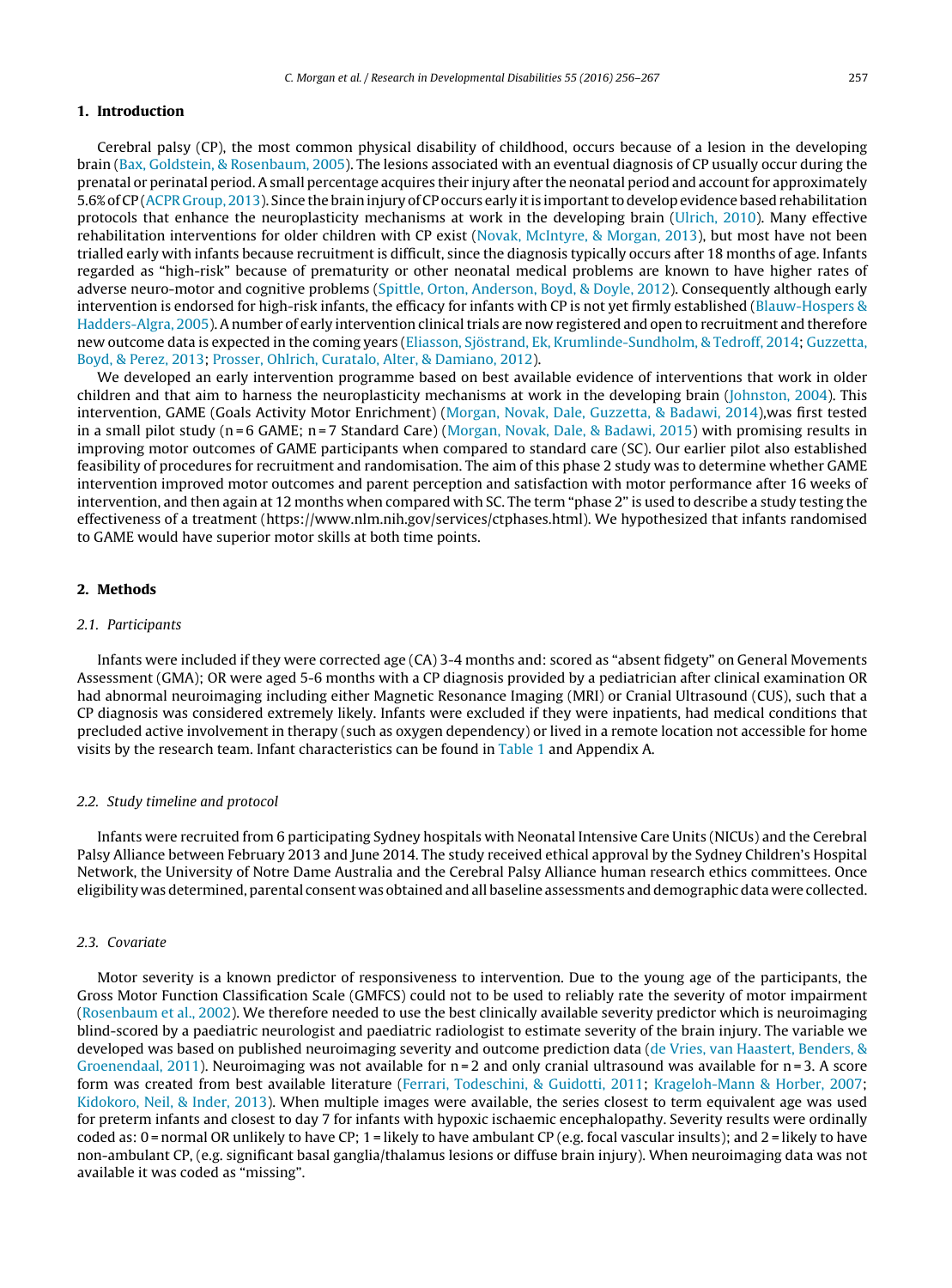#### <span id="page-2-0"></span>**Table 1** Characteristics of participants.

| Infant characteristics        |                                                                 | $GAME n = 15$         | SC $n = 15$              |
|-------------------------------|-----------------------------------------------------------------|-----------------------|--------------------------|
| <b>AGE</b><br><b>SEX</b>      | Enrolment corrected age (weeks) mean (SD)<br>Male, $n$ $(\%)$   | 15.73 (4.76)<br>8(53) | $20.07(5.08)^*$<br>9(60) |
| <b>CP RISK FACTORS</b>        | Birth weight (kg), mean(SD)                                     | 2.31(1.02)            | 2.65(1.12)               |
|                               | Multiple births, n (%)                                          | 2(13)                 | 2(13)                    |
|                               | Hypoxic Ischaemic Encephalopathy, n (%)                         | 4(27)                 | 2(13)                    |
|                               | Birth gestational age (weeks), mean (SD)                        | 34.27(5.27)           | 35.27 (5.09)             |
|                               | $\bullet$ 28 weeks, $n$ (%)                                     | 1(6)                  | 1(6)                     |
|                               | • 28-31 weeks, $n$ $(\%)$                                       | 4(27)                 | 3(20)                    |
|                               | $\bullet$ 32-36 weeks,n $(\%)$                                  | 2(13)                 | 2(13)                    |
|                               | $\bullet$ >36 weeks,n $(\%)$                                    | 8(53)                 | 9(60)                    |
| <b>CP DETECTION</b>           | GMs Absent fidgety, n (%)                                       | 15 (100)              | 13(87)                   |
|                               | GMs not assessed, n (%)                                         | 0                     | 2(13)                    |
|                               | Neuroimaging available, n (%)                                   |                       |                          |
|                               | $\bullet$ MRI                                                   | 13(87)                | 12(80)                   |
|                               | • CUS only                                                      | 1(6)                  | 2(13)                    |
|                               | • No imaging                                                    | 1(6)                  | 1(6)                     |
|                               | Neuroimaging results, n (%) (MRI or CUS - term equivalent age)  |                       |                          |
|                               | • Normal                                                        | $\mathbf{0}$          | 1(6)                     |
|                               | • Unilateral injury                                             | 1(6)                  | 3(20)                    |
|                               | • Bilateral injury                                              | 13(87)                | 10(67)                   |
| <b>CP SEVERITY SCORES</b>     | $\bullet$ 3 = predict non-ambulant CP + VI                      | 4(27)                 | 2(13)                    |
| (predicted by blind           | $\bullet$ 2 = predict non-ambulant CP no VI OR ambulant CP + VI | 4(27)                 | 1(6)                     |
| scoring of imaging)           | • 1 = predict ambulant CP no VI OR VI alone                     | 4(27)                 | 7(47)                    |
|                               | $\bullet$ 0 = predict no CP and no VI                           | 2(13)                 | 4(27)                    |
|                               | • Missing (ie no imaging available)                             | 1(6)                  | 1(6)                     |
| Associated                    | • Severe cerebral vision impairment (CVI)                       | 4(27)                 | 3(20)                    |
| impairments $n$ (%)           | • Severe ROP (Grade 3)                                          | $\Omega$              | 1(6)                     |
|                               | • Epilepsy (uncontrolled)                                       | 1(6)                  | 1(6)                     |
|                               | • Hearing Impairment                                            | $\Omega$              | 1(6)                     |
|                               | • Microcephaly (>3 SD below mean)                               | 5(33)                 | 3(20)                    |
| <b>FAMILY CHARACTERISTICS</b> |                                                                 |                       |                          |
| <b>SOCIAL RISK</b>            | Maternal age; mean (SD)                                         | 33.73 (4.73)          | 31.07 (7.11)             |
|                               | Mother's education beyond secondary school, n (%)               | 10(67)                | 6(40)                    |
|                               | Primary language not English, n (%)                             | 7(47)                 | 3(20)                    |
|                               | High social risk, n (%)                                         | 9(60)                 | 11(73)                   |
|                               |                                                                 |                       |                          |

\*p < 0.05; CP severity score based on neonatal imaging and visual function; VI = vision impairment (either severe ROP or diagnosed severe cerebral vision impairment [CVI]).

# 2.4. Randomisation

An officer not connected with the study randomised participants at a separate location. The Primary Investigator was informed of group allocation and then informed parents. The allocation sequence was computer generated and assignments concealed using sequentially numbered opaque envelopes. No stratification was used in terms of gestational age, or type or severity of brain injury.

# 2.5. Intervention

Participants received their assigned intervention from enrollment until 12 months corrected age. As a result, the length of the total intervention period varied depending on the child's age at enrolment. Infants randomised to standard care either continued with pre-existing therapy arrangements or were referred to a local intervention site by their referring institution. Appendix B contains a checklist of intervention content for both GAME and standard care as recommended by the Tidier Guidelines [\(Hoffmann](#page-10-0) et [al.,](#page-10-0) [2014\).](#page-10-0)

# 2.5.1. GAME intervention

GAME is an acronym for Goals, Activity and Motor Enrichment ([Morgan](#page-10-0) et [al.,](#page-10-0) [2014\).](#page-10-0) The intervention is based on the principles of active motor learning, family centred care, parent coaching and environmental enrichment. Intervention was customised to parent goals and enrichment style and the child's motor ability. To increase the dose of motor practice families were provided with a home program containing suggested activities according to identified goals. The intervention was offered via home visits at least fortnightly until the infants first birthday (CA).

# 2.5.2. Standard care intervention

"Standard care" (SC) describes the current follow-up and/or therapeutic interventions used when an infant at high risk of CP is discharged from hospital. Itis not possible to standardise the frequency, intensity or type ofinterventions received in the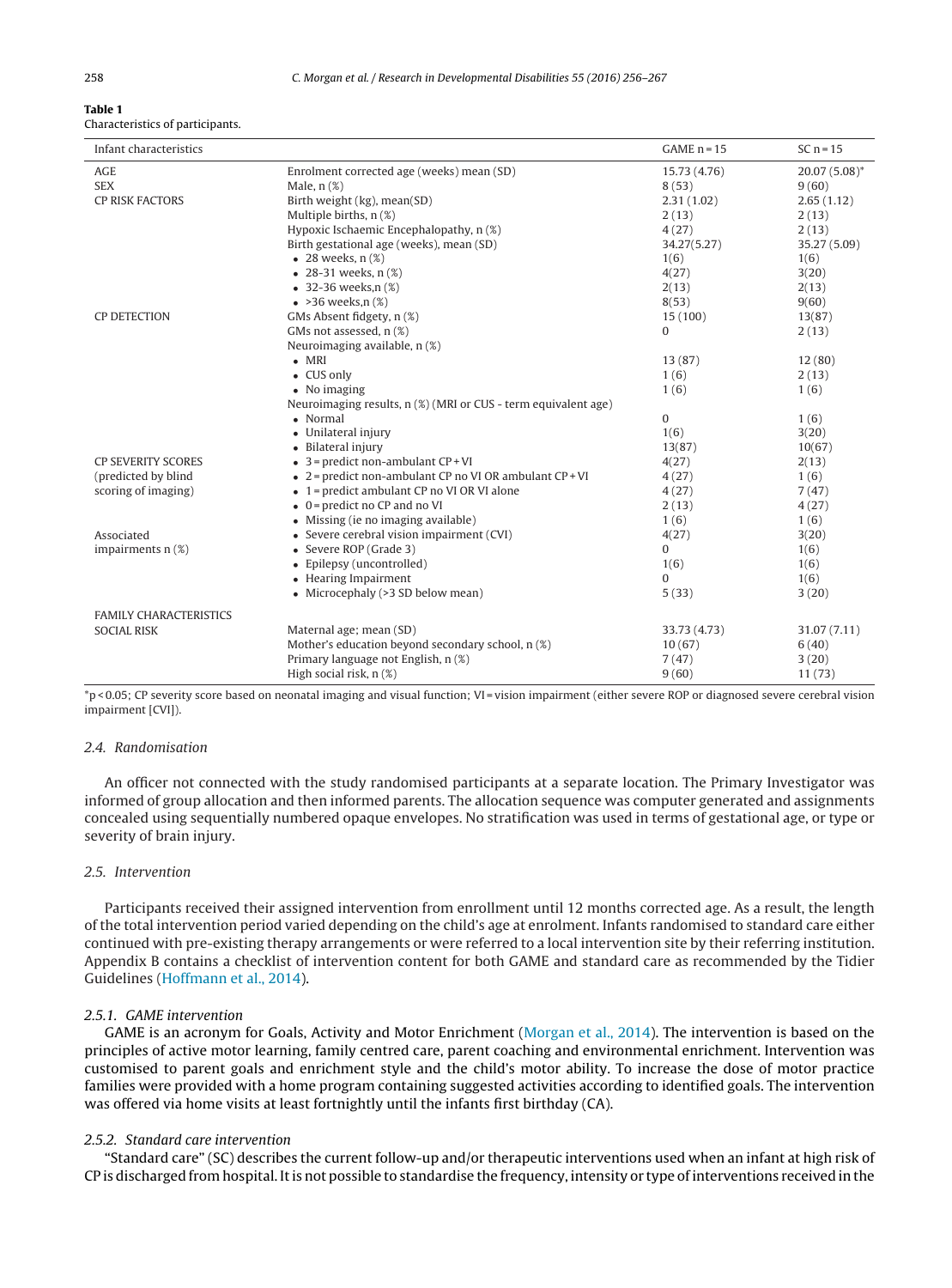SC group. Therapeutic approaches used and modes and intensity of delivery are varied. All SC providers used a combination of centre based visits and home programs. Some infants in SC received home visits as well as clinic based appointments. Intervention approaches varied and was typically "eclectic" borrowing from a variety of therapy intervention paradigms including neurodevelopmental therapy and sensory integration. Appendix B contains information about the key differences between GAME and SC in this study, using the TIDIER guidelines.

#### 2.6. Outcome measures

#### 2.6.1. Motor

The primary outcome was motor skills as measured by the Peabody Developmental Motor Scales - Second edition (PDMS-2), a norm referenced assessment of gross and fine motor skills in children 0-6 years. Results are expressed as raw scores, standard scores and total motor quotient (TMQ), which is regarded as the best estimator of motor ability. The manual describes TMQs of 90-110 as "average", 80-89 as "below average", 70-79 as "poor" and 35-69 as "very poor". The PDMS-2 has been validated as a discriminative measure and two studies have demonstrated its' responsivity to change in infants and toddlers with CP [\(Kolobe,](#page-10-0) [Palisano,](#page-10-0) [&](#page-10-0) [Stratford,](#page-10-0) [1998;](#page-10-0) [Wang,](#page-10-0) [Liao,](#page-10-0) [&](#page-10-0) [Hsieh,](#page-10-0) [2006\).](#page-10-0) PDMS-2 assessments were obtained at baseline, 16 weeks after therapy had commenced and at the end of the intervention period when infants were 12 months CA. Two highly experienced assessors (one physiotherapist and one occupational therapist) who were blinded to group allocation scored the PDMS-2 assessments from video. High inter-rater reliability has previously been established for this tool, giving confidence that these two independent raters rated children the same way ([Folio](#page-10-0) [&](#page-10-0) [Fewell,](#page-10-0) [2000\).](#page-10-0)

# 2.6.2. Function

Secondary outcomes included the Canadian Occupational Performance Measure (COPM) ([Carswell](#page-10-0) et [al.,](#page-10-0) [2004\),](#page-10-0) an individualised criterion-referenced measure of performance and satisfaction with performance of a parent-selected range of activities. The COPM has previously been used in studies of infants and toddlers to identify problem areas and goals ([Law](#page-10-0) et [al.,](#page-10-0) [2011\).](#page-10-0) In this study COPM was used at baseline to prioritise parent goals for their baby's development and assess parent's perception of their infants' performance on identified goals and their own satisfaction with the infant's current ability. After 16 weeks of intervention the COPM was rescored and new priority areas identified. At 12 months the second COPM was rescored. Two occupational therapists with more than 10 years' experience and blinded to group allocation scored all COPMs post enrolment via telephone call.

# 2.6.3. Cognitive

Cognitive skills were assessed using the Bayley Scales of Infant and Toddler Development - Third Edition (BSID-III) and motor function using the Gross Motor Function Measure (GMFM-66) [\(Russell,](#page-10-0) [Rosenbaum,](#page-10-0) [Avery,](#page-10-0) [&](#page-10-0) [Lane,](#page-10-0) [2002\).](#page-10-0) These measures were taken at 12 months only and scored by blinded assessors. Two physiotherapists each with more than 10 years experience scored all GMFMs and experienced assessors from NICU follow-up clinics scored BSID-III assessments.

#### 2.6.4. Environment

Enrichment of the home environment was assessed with the Affordances in the Home Environment for Motor Develop-ment - Infant Scale (AHEMD-IS) (Caçola, [Gabbard,](#page-10-0) [Santos,](#page-10-0) [&](#page-10-0) [Batistela,](#page-10-0) [2011\).](#page-10-0) AHEMD-IS identifies opportunities available within the home to promote motor development, including characteristics of the indoor and outdoor environment and the presence of a range of toys and equipment. This tool is a validated, parent self-report however sensitivity to change has not been established (Caçola, [Gabbard,](#page-10-0) [Montebelo,](#page-10-0) [&](#page-10-0) [Santos,](#page-10-0) [2014\).](#page-10-0) Total score possible for infants younger than 11 months is 66 while from 12 months possible total score is 93, to account for the expected increase in available learning materials. To compare change from baseline to follow-up at 12 months we compared percentages of total score, as per test developer recommendations (personal communication).

#### 2.6.5. Parent mental health

The Depression, Anxiety and Stress Scales - 21 (DASS-21) ([Lovibond](#page-10-0) [&](#page-10-0) [Lovibond,](#page-10-0) [1995\)](#page-10-0) is an adult self-report designed to measure the emotional states of depression, anxiety and stress. It is a 21-item questionnaire and was used to measure parent mental health at baseline, 16 weeks after randomization and at the 12-month time point. Lower scores are associated with more normal levels of depression, stress and anxiety. The DASS-21 manual supplies "normal", "mild", "moderate", "severe" and "extremely severe" values for each subscale. We used the DASS to monitor parent mental health during the study.

#### 2.6.6. Dose of intervention

The intensity of time spent on therapy is known to affect outcomes and therefore a logbook was provided to each participant, to capture the amount of time in minutes spent on: (a) parent led practice of home program activities and (b) therapist led face-to-face intervention sessions.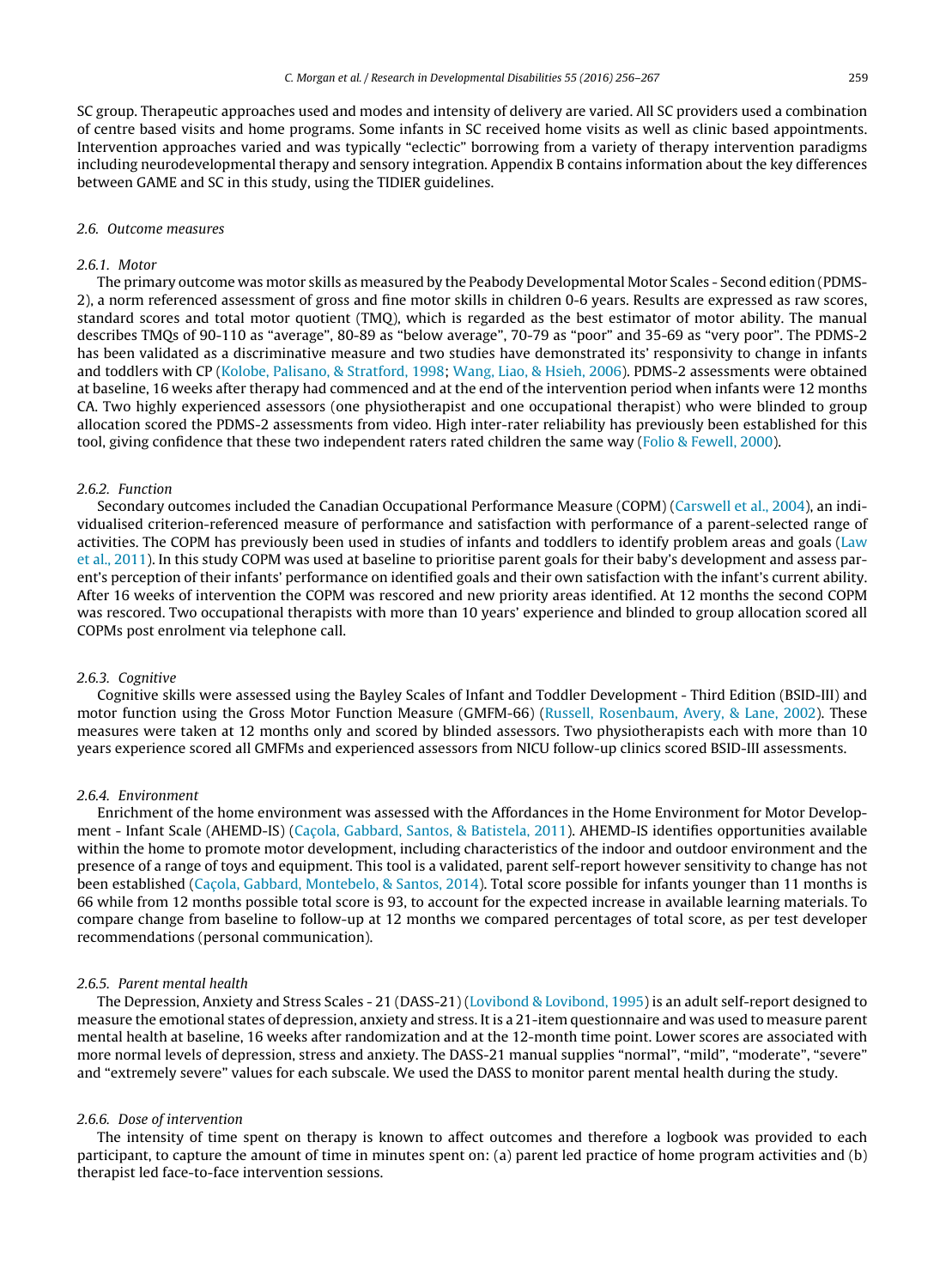# 2.7. Sample size estimation

The study sample size was estimated from a power calculation based on our earlier published pilot data [\(Morgan](#page-10-0) et [al.,](#page-10-0) [2015\)](#page-10-0) using motor composite scores of the PDMS-2. We considered a clinical meaningful difference between the groups to be at least 5 standard score points (0.5 of a standard deviation). With an alpha value of 5% and power of 80%, using a minimal clinically important difference of 10% and accounting for a 20% dropout rate, we estimated the sample size required to be n = 30; 15 per group.

#### 2.8. Statistical analysis

Analysis was carried out using SPSS and reported according to the CONSORT statement. Descriptive statistics (frequencies, means and 95% CIs) were used to describe the sample at baseline. Independentt-tests were used to compare baseline measure mean scores and parent and infant characteristics, where data were normally distributed. Random missing data was imputed as last observation carried forward. Where there were no results available due to dropouts, only the data available were analysed so as not to introduce new biases. Between-group differences for child outcomes were analysed using multiple regression to determine whether group allocation predicted outcome. As infants were too young to accurately use GMFCS as a motor severity variable, a neuroimaging +/− vision impairment severity variable was used as a covariate within the regression analysis. The severity variable was the aforementioned imaging ordinal score, plus a weighting point of +1 if the infant had severe vision impairment (i.e. consistently visually unresponsive to a moving toy stimulus; but motorically responsive to the same stimulus if an auditory cue was paired to the stimulus), since vision impairment is a known confounder of motor development. Outcomes on the COPM and AHEMD-IS were analysed using linear regression without the severity covariate. Parent mental health scores, home environment scores and dose of intervention were compared with independent t-tests.

### **3. Results**

#### 3.1. Participants

Thirty infants from twenty-nine families were recruited and randomised to GAME ( $n=15$ ) or SC ( $n=15$ ). Mean age at enrolment was 17.9 weeks (SD 5.31). There was one set of twins randomised to SC and two infants who were twins randomised to GAME. The flow of participants is summarised in [Fig.](#page-5-0) 1. Adherence to study protocols was excellent until the 16-week time point with no dropouts and all participants receiving intervention as per protocol.

Between the 16-week time point and the final 12 month time point, 4 infants dropped out of the study, all from the GAME group. Reasons for drop out included: relocation overseas or interstate for increased family support ( $n=3$  of 4) and experimental stem cell treatment ( $n = 1$  of 4). Data were analysed for all infants remaining in the study at 12 months,  $n = 11$ in GAME and  $n = 15$  in SC.

#### 3.2. Baseline equivalence

Participant characteristics are summarised in [Table](#page-2-0) 1. Groups were equivalent at baseline on infant characteristics, except for age at enrolment where the GAME infants were about 4 weeks younger by chance. Social risk was classified as "high" or "low" based on previously used criteria [\(Roberts](#page-10-0) et [al.,](#page-10-0) [2008\).](#page-10-0) There were no significant between group differences on child motor function [\(Table](#page-6-0) 2) at baseline. The baseline (when available) and follow-up data for PDMS-2 (raw and TMQ), GMFM, Bayley Cognition and COPM (performance and satisfaction) were normally distributed and therefore we used parametric statistics as planned. Parent mental health scores were different at baseline with GAME parents having higher rates of depression, but no between group differences on the other sub-scales or total score [\(Table](#page-7-0) 3).

# 3.3. Data normality

Baseline DASS scores were normally distributed for depression and stress but not anxiety. Follow-up DASS scores on all subscales at both time-points (with the exception of depression at 16-weeks and 12-months) were all abnormally distributed and therefore we used non-parametric statistics for analyses of DASS. The AHEMD-IS was normally distributed at both timepoints and therefore we used parametric statistics. Total dose was of therapy was normally distributed as was therapist time and we used parametric statistics, but home program time was abnormally distributed and therefore we used nonparametric statistics. We also analysed the relationship between: (a) total therapy dose and motor outcomes on the primary measure; and (b) a) total therapist delivered therapy dose and motor outcomes on the primary measure by calculating Pearson correlations coefficients.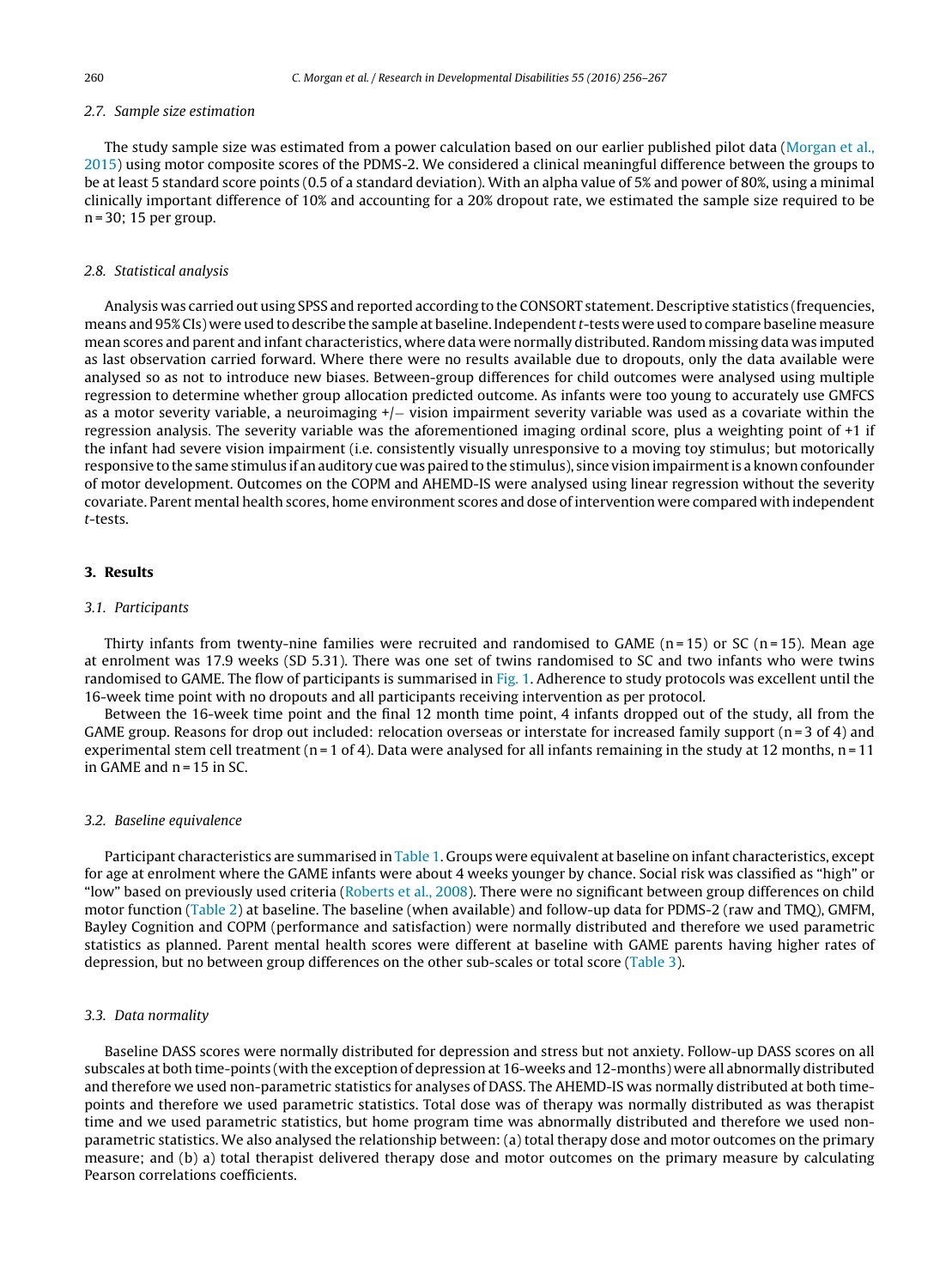<span id="page-5-0"></span>

**Fig. 1.** Flow of participants through trial.

# 3.4. Child outcomes

Primary and secondary outcomes for GAME and SC infants are presented in [Table](#page-6-0) 2.

#### 3.4.1. Primary motor outcome 16 weeks after enrolment

After 16 weeks of intervention, no statistically significant between-group differences were found on the TMQ. Significant between group differences were found in change in raw scores in favour of GAME.

#### 3.4.2. Primary motor outcome 12 months corrected age

Statistically significant between-group differences were found at 12 months on both the PDMS-2 TMQ and raw scores favouring GAME. To confirm these findings we conducted a mixed model analyses, which accounted for the baseline age difference and group allocation. The effect of GAME intervention over time was large (Partial Eta Squared = 0.201, where any effect over 0.14 is considered large) [\(Cohen,](#page-10-0) [1988\).](#page-10-0) Confirmatory, significant between-group differences were evident on the GMFM-66 favouring GAME. In addition, mean BSID-III cognition scores were significantly higher for GAME at 12 months.

# 3.4.3. Functional outcomes

Significant between-group differences on COPM performance at 16-weeks were found in favour of GAME; mean change 3.55 (1.92) compared to 2.58 (2.21) for SC. There were no statistically significant differences between the groups in change scores on the satisfaction scale (GAME: 1.62 [SD 3.22] and SC: 2.00 [SD 1.78]). At 12 months, parent perception of their infant's movement skills did not significantly differ between the groups: GAME 2.57 [2.44]; and SC 1.09 [1.06]. Parents of infants in GAME did however have higher rates of satisfaction with their child's improvements (satisfaction change scores: GAME 2.66 [2.68] and SC 0.39 [1.17]).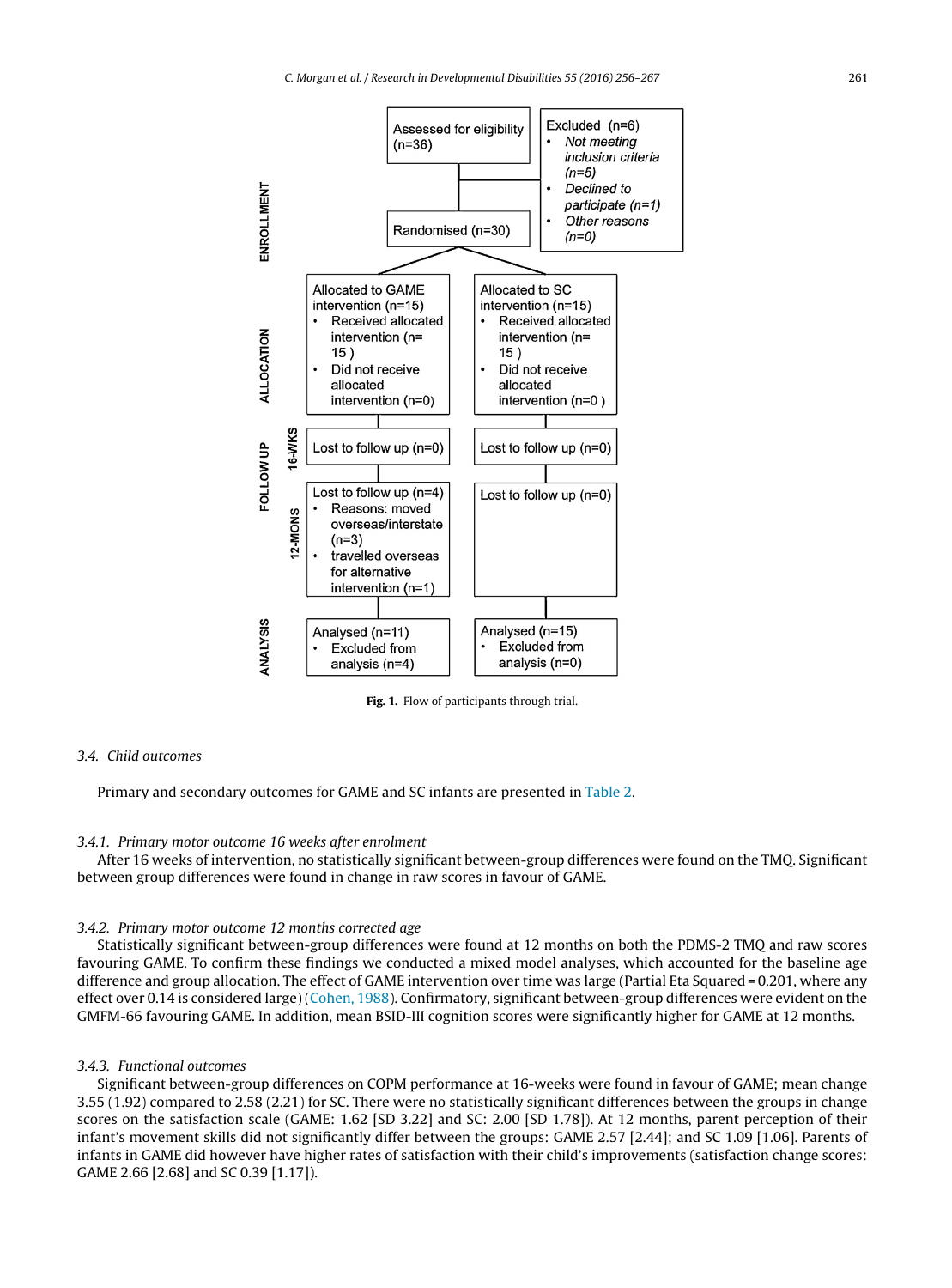# <span id="page-6-0"></span>**Table 2**

Outcomes at baseline, after 16 weeks and at 12 months.

| Outcome                             |                                               | Group                 |                      | Estimate of Effect (95% CI) | p-value             |  |
|-------------------------------------|-----------------------------------------------|-----------------------|----------------------|-----------------------------|---------------------|--|
| <b>Time Point</b>                   | Measure                                       | GAME (n=15) Mean (SD) | $SC(n=15) Mean (SD)$ |                             |                     |  |
| <b>INFANT MOTOR DEVELOPMENT</b>     |                                               |                       |                      |                             |                     |  |
| <b>Baseline</b>                     | PDMS-2                                        |                       |                      |                             |                     |  |
|                                     | Raw                                           | 33.60(13.71)          | 41.93 (16.49)        |                             | 0.14                |  |
| 16-weeks                            | PDMS-2                                        |                       |                      |                             |                     |  |
|                                     | Raw                                           | 73.20(36.40)          | 77.20 (44.25)        | 20.71 (1.66,39.76)          | $0.03*$             |  |
| 12-months                           | PDMS-2                                        |                       |                      |                             |                     |  |
|                                     | Raw                                           | 124.64(55.98)         | 107.93 (51.11)       | 51.58 (26.64,76.52)         | $0.01$ <sup>*</sup> |  |
| Baseline                            | PDMS-2                                        |                       |                      |                             |                     |  |
|                                     | TMO                                           | 84.87 (7.89)          | 82.93 (7.92)         |                             | 0.51                |  |
| 16-weeks                            | PDMS-2                                        |                       |                      |                             |                     |  |
|                                     | <b>TMQ</b>                                    | 79.13(16.11)          | 71.93 (16.02)        | $7.58(-1.37, 16.52)$        | 0.09                |  |
| 12-months                           | PDMS-2                                        |                       |                      |                             |                     |  |
|                                     | <b>TMQ</b>                                    | 72.64(17.75)          | 67.34(16.12)         | 8.29 (0.13, 16.45)          | $0.05*$             |  |
|                                     | PARENT PERCEPTION OF INFANT MOTOR PERFORMANCE |                       |                      |                             |                     |  |
| Baseline                            | <b>COPM Performance</b>                       | 3.05(1.09)            | 3.19(0.58)           |                             | 0.41                |  |
| 16-weeks                            | <b>COPM Performance</b>                       | 6.53(2.08)            | 5.94(2.56)           | 1.86(0.58, 3.14)            | $0.01^*$            |  |
|                                     | COPM                                          |                       |                      |                             |                     |  |
| 16-week new                         | Performance                                   | 3.75(1.48)            | 3.45(1.15)           |                             | 0.53                |  |
|                                     | COPM performance                              |                       |                      |                             |                     |  |
| 12-months                           |                                               | 6.64(2.55)            | 4.54(2.82)           | $1.61 (-0.11, 3.34)$        | 0.07                |  |
| Baseline                            | <b>COPM Satisfaction</b>                      | 5.18(2.24)            | 4.40(1.64)           |                             | 0.28                |  |
| 16-weeks                            | <b>COPM Satisfaction</b>                      | 6.80(2.37)            | 6.19(2.80)           | $0.35(-1.35, 2.13)$         | 0.08                |  |
|                                     | COPM                                          |                       |                      |                             |                     |  |
| 16-week new                         | Satisfaction                                  | 4.05(1.89)            | 4.78(2.51)           |                             | 0.53                |  |
|                                     | COPM                                          |                       |                      |                             |                     |  |
| 12-months                           | Satisfaction                                  | 7.00(2.45)            | 5.18(2.82)           | 2.14 (0.40, 3.89)           | $0.02^*$            |  |
| <b>INFANT MOTOR FUNCTION</b>        |                                               |                       |                      |                             |                     |  |
| 12-months                           | GMFM-66                                       | 34.97 (13.42)         | 32.51 (9.99)         | 7.96 (0.00, 15.96)          | $0.05*$             |  |
|                                     |                                               |                       |                      |                             |                     |  |
| <b>INFANT COGNITIVE DEVELOPMENT</b> |                                               |                       |                      |                             |                     |  |
| 12-months                           | <b>BSID-III</b>                               |                       |                      |                             |                     |  |
|                                     | Cognition                                     | 6.27(4.69)            | 4.40(4.09)           | 3.85 (0.39,7.31)            | $0.03*$             |  |
| HOME ENRICHMENT                     |                                               |                       |                      |                             |                     |  |
| <b>Baseline</b>                     | AHEMD-IS                                      | 50.40 (14.08)         | 55.00 (11.83)        |                             | 0.34                |  |
| 12-months                           | AHEMD-IS                                      | 55.09 (13.90)         | 53.60 (10.66)        | $2.30(-10.88, 6.30)$        | 0.59                |  |

PDMS-2 = Peabody Developmental Motor Scales - Second edition; TMQ = total motor quotient; COPM = Canadian Occupational Performance Measure; GMFM-66 = Gross Motor Function Measure; BSID-III = Bayley Scales of Infant and Toddler Development (expressed as standard scores); AHEMD-IS =Affordances in the Home Environment for Motor Development Infant Scale (expressed as percentage of total possible score).

Statistically significant.

#### 3.4.4. Child diagnostic outcomes

Appendix A contains diagnostic outcome data for all 30 infants. At 12 months of age  $n = 24 (83%)$  had received a diagnosis of CP from a medical practitioner including 3 of the 4 who had dropped out of the study. A further two infants were globally delayed, three were undiagnosed but displaying neurological abnormalities such as motor asymmetry or mild spasticity and the developmental outcome of one infant was unknown. Of the 3 children with either no imaging or normal imaging, n = 1 had mild diplegia and a cognitive delay, n = 1 had bilateral lower limb spasticity but no diagnosis and n = 1 had monoplegia and cognitive delay at 12 months.

#### 3.4.5. Parent and environment outcomes

Between-group differences on the AHEMD-IS scores at 12 months were non-significant. DASS 21 scores were compared at 12 months and no statistically significant differences existed between the groups in total DASS 21 score or in any of the subscales [\(Table](#page-7-0) 3). A wide distribution of scores occurred, but not with isolated extreme values. For anxiety ratings, at baseline and 16-weeks  $n = 20/30$  (66%) had normal DASS scores and  $n = 10/30$  (33%) had abnormal DASS scores; and at 12-months  $n = 19/26$  (73%) had normal DASS scores and  $n = 7/26$  (27%) had abnormal DASS scores. For stress ratings: at baseline n =  $19/30$  (63%) had normal DASS scores and n =  $11/30$  (37%) had abnormal DASS scores; at 16-weeks: n =  $24/30$ (80%) had normal DASS scores and  $n = 6/30$  (20%) had abnormal DASS scores; and at 12-months  $n = 20/26$  (77%) had normal DASS scores and n = 6/26 (23%) had abnormal DASS scores.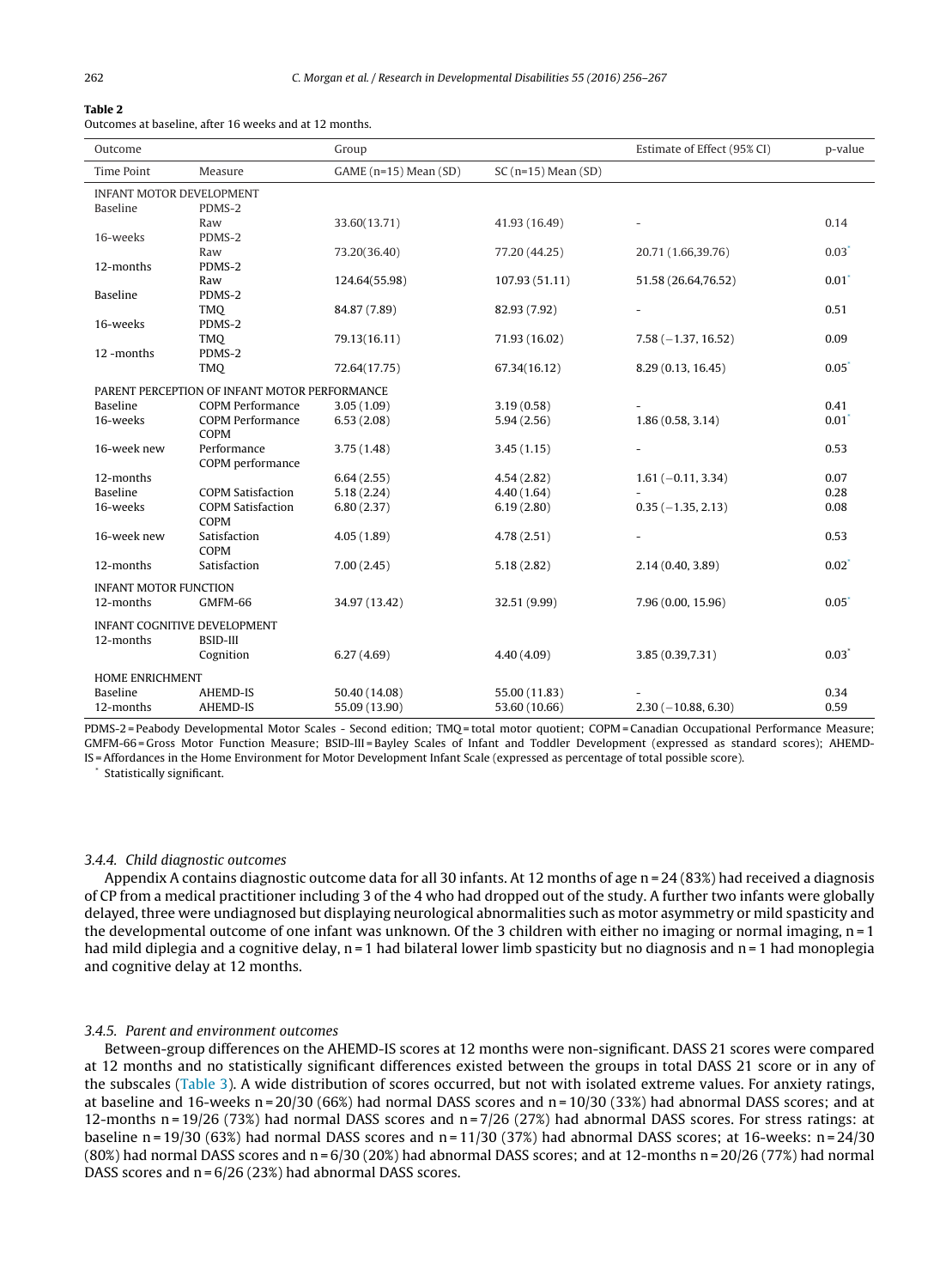#### <span id="page-7-0"></span>**Table 3**

Parent mental health at Baseline, after 16 weeks and at 12 months.

| Measure                  | GAME Mean (SD) | SC Mean (SD)  | p-value             |  |  |
|--------------------------|----------------|---------------|---------------------|--|--|
| DASS-21 Total Score      |                |               |                     |  |  |
| Baseline                 | 29.60(21.26)   | 21.47(10.62)  | 0.2                 |  |  |
| 16 weeks <sup>+</sup>    | 30.80 (24.92)  | 21.20 (17.95) | 0.29                |  |  |
| $12$ months <sup>+</sup> | 22.73 (21.06)  | 19.20 (17.38) | 0.65                |  |  |
| Depression Sub-Scale     |                |               |                     |  |  |
| Baseline                 | 10.67(7.55)    | 4.53(3.89)    | $0.01$ <sup>*</sup> |  |  |
| 16 weeks                 | 10.00(7.67)    | 6.27(5.70)    | 0.14                |  |  |
| 12 months                | 8.18(7.13)     | 6.00(7.13)    | 0.45                |  |  |
| Stress Sub-Scale         |                |               |                     |  |  |
| Baseline                 | 13.33 (9.58)   | 13.07 (5.60)  | 0.93                |  |  |
| 16 weeks <sup>+</sup>    | 14.27 (10.28)  | 9.87(6.65)    | 0.23                |  |  |
| 12 months <sup>+</sup>   | 10.00 (10.51)  | 9.07(6.50)    | 0.88                |  |  |
| Anxiety Sub-Scale        |                |               |                     |  |  |
| Baseline <sup>+</sup>    | 5.60(6.29)     | 3.87(4.69)    | 0.62                |  |  |
| 16 weeks <sup>+</sup>    | 6.53(8.57)     | 5.07 (7.32)   | 0.74                |  |  |
| $12$ months <sup>+</sup> | 4.55(5.52)     | 4.13(6.07)    | 0.65                |  |  |

DASS-21 = Depression Anxiety and Stress Scale short-form.

Statistically significant.

<sup>+</sup> Non-parametric test used.

#### 3.4.6. Dose of intervention

Complete logbooks were kept by 10 GAME families and 7 SC families and were collected at 12 months. Hours of face-toface therapy could be ascertained for all families, however total dose (therapy delivered by therapist plus therapy delivered by parents) could only be calculated for those with completed logbooks. Infants in GAME received a mean of 21.91 (SD 4.25) hours of therapy (median 22 h) over the study period and SC 14.82 (SD 12.89) hours (median 13 h). There was no statistically significant difference between groups ( $p = 0.09$ ). Parents in GAME reported they spent a mean of 47.70 (23.30) minutes per day (median 54 mins) carrying out the home programme while SC parents spent 42.29 (35.87) minutes (median 30 mins). There was no statistically significant difference between groups ( $p = 0.36$ ). The total dose of therapy for GAME infants from enrolment until 12 months was 216.00 (87.26) hours and for SC infants 164.29 (98.79) hours. There were no statistically significant differences in dose of therapy over the entire study period ( $p = 0.27$ ). There were low and nonsignificant correlations between motor outcomes and dose (total dose  $R = 0.08$  and or therapist delivered therapy  $R = 0.28$ ).

# **4. Discussion**

GAME intervention appears to lead to improved short and medium term motor outcomes when compared with a similar dose of SC. This is evidenced both in the norm referenced measure (PDMS-2) as well as the criterion referenced GMFM-66.

The PDMS-2 TMQ scores were not statistically significant after 16 weeks, despite an estimate of effect of 7.5 favouring GAME, probably with the effect washed out due to large variances in both groups. At baseline, the TMQ variance was 0.5 of a SD for both groups, but increased to >1.0 SD by 16-weeks, indicating: (a) infants were of heterogeneous severities with varying capacities to respond to intervention; and (b) that norm referenced assessments might overestimate ability at younger ages, when infants have a more limited motor repertoire. At baseline, mean PDMS-2 TMQ scores for both groups were "below average" (described by test developers as a score between 80 and 89), but after 16 weeks had dropped further into the "poor" range (described by test developers as a TMQ between 70 and 79) for both groups, despite receiving intervention. At 12 months the TMQ had dropped further again, into the "very poor" range (TMQ below 69) for SC participants. This finding was not unexpected. Infants with CP continue to develop and "gain" raw score points over time, but are not expected to perform within the "normal range" but rather fall further behind peers over time. On average GAME participants, did not fall as far behind as those in SC in this study implying that characteristics of GAME intervention could be "protective".

The great majority of our sample had bilateral brain injuries albeit of varying severities, whereas in the CP population one third typically have unilateral injuries with milder motor disabilities [\(Novak](#page-10-0) et [al.,](#page-10-0) [2012\).](#page-10-0) In addition during the study period it became clear that 8 of 30 (27%) had severe vision impairments identified by formal testing (4 per group), which exceeds the CP population norm of 10% [\(ACPR](#page-10-0) [Group,](#page-10-0) [2013\).](#page-10-0) Vision impairment is a known contributor to delayed motor development [\(Tröster](#page-10-0) [&](#page-10-0) [Brambring,](#page-10-0) [1993\)](#page-10-0) and in children with CP is a predictor of non-ambulation ([Wu,](#page-11-0) [Day,](#page-11-0) [Strauss,](#page-11-0) [&](#page-11-0) [Shavelle,](#page-11-0) [2004\).](#page-11-0) These sampling errors meant that our study sample was "more severely affected" than a representative CP "population sample". In practice this may have meant our recruited sample might have been lower responders than a more representative CP population sample. Nevertheless, by controlling for severity of brain injury in the analysis, we observed that children with milder brain injury responded better to GAME intervention than those with severe brain injury. This finding fits with current thinking about the impact of brain injury on outcome ([de](#page-11-0) [Vries](#page-11-0) et [al.,](#page-11-0) [2011\).](#page-11-0)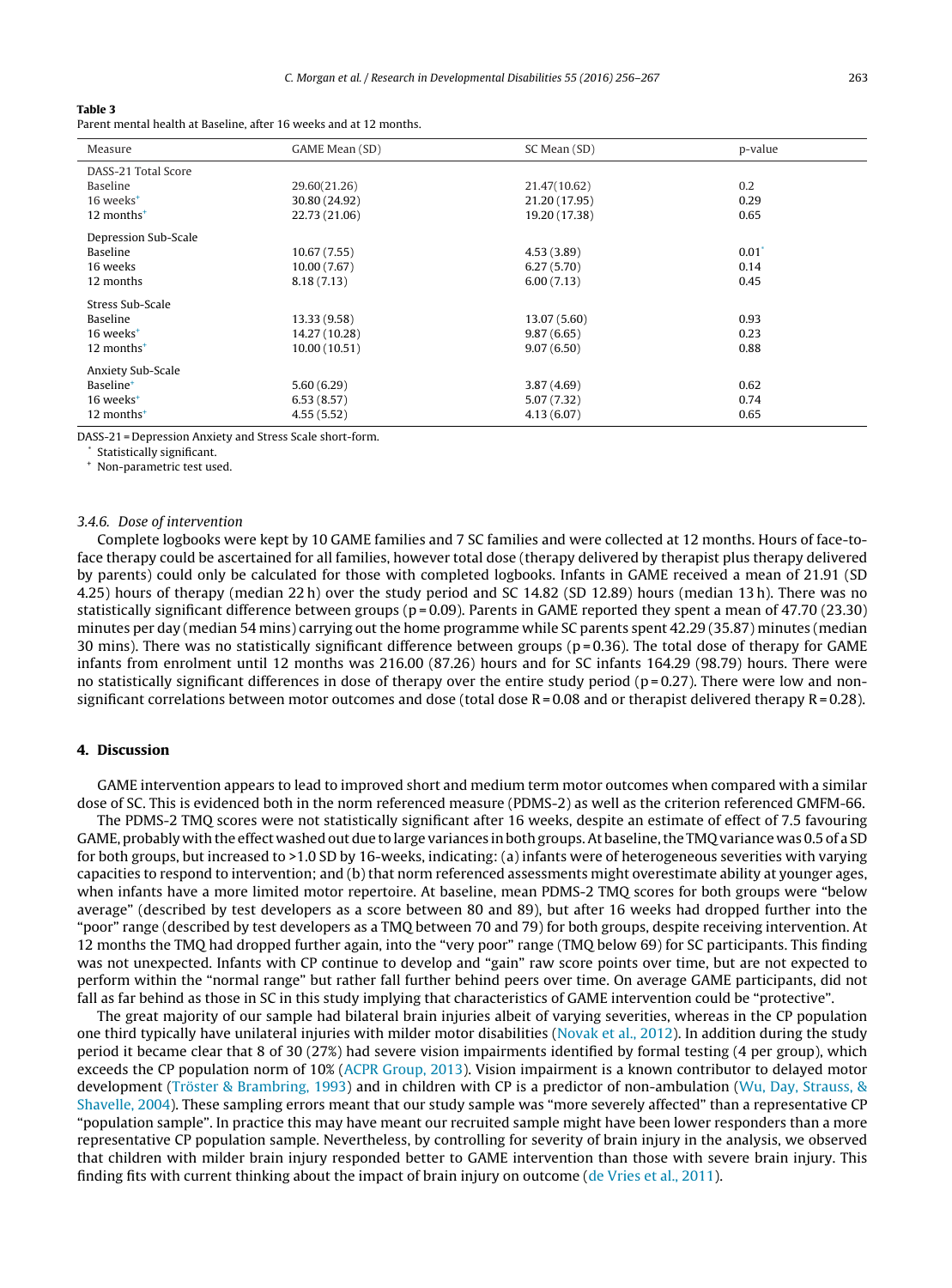Given the unexpectedly high number of infants with severe vision impairments that were recruited to this study we would recommend formal visual function assessments be completed early to allow appropriate supports and intervention to be put in place. The assessment of visual function by Ricci et al. is one potentially useful test ([Ricci](#page-10-0) et [al.,](#page-10-0) [2011\).](#page-10-0)

After intervention, cognitive scores as measured by the BSID-III were superior for GAME infants, which we hypothesise could be a result of the environmental enrichment component built into GAME intervention. A recent meta-analysis demonstrated that in vulnerable families home visiting had a small positive mean effect on child cognitive outcomes ([Filene,](#page-10-0) [Kaminski,](#page-10-0) [Valle,](#page-10-0) [&](#page-10-0) [Cachat,](#page-10-0) [2013\).](#page-10-0) The consistency of home visiting in GAME allowed specific exchanges and information sharing to take place concerning customisation of play space, toys and play routines to enrich the infant's learning environment. Measuring cognitive outcomes by motor manipulation of cognitive test items in infants with CP is complex and may have dampened our ability to detect cognitive change. Many items are dependent on age appropriate hand motor function and most widely used tools are not validated or sensitive to change in children with CP ([Yin](#page-11-0) [Foo,](#page-11-0) [Guppy,](#page-11-0) [&](#page-11-0) [Johnston,](#page-11-0) [2013\).](#page-11-0) A recent study of 4-5 year olds with CP showed that almost 40% of participants were unable to complete enough items to score a complete IQ test due to difficulties with items requiring verbal ability and accurate fine motor performance (for example, pointing) ([Sherwell](#page-10-0) et [al.,](#page-10-0) [2014\).](#page-10-0) It is likely that infants in this study with poor hand function may have scored lower than their actual ability. Measuring cognition accurately in children with severe forms of CP is an area requiring urgent research.

The high number of infants diagnosed with CP by 12 months ( $n = 24$ ; 83%) demonstrated the feasibility and accuracy of recruiting young infants with CP to clinical trials using Prechtl's General Movements Assessment (GMA) ([Einspieler,](#page-10-0) [Prechtl,](#page-10-0) [Bos,](#page-10-0) [Ferrari,](#page-10-0) [&](#page-10-0) [Cioni,](#page-10-0) [2004\).](#page-10-0) To our knowledge this is the first study published in literature to recruit a sample of young infants (—6 months) where over 80% had CP. The 2 infants not diagnosed with CP but whom had severe global delay (all domains —2 SDs below the mean) had absent fidgety movements at 12-16 weeks but non-specific changes on neuroimaging. The combination of term equivalent MRI and GMA at fidgety age is recommended to most accurately identify infants with the highest risk of CP, as neuroimaging alone is less sensitive [\(Bosanquet,](#page-10-0) [Copeland,](#page-10-0) [Ware,](#page-10-0) [&](#page-10-0) [Boyd,](#page-10-0) [2013\).](#page-10-0) Three infants in this study were performing within the normal range on the PDMS-2 at 12 months although two had persisting mild asymmetries and two had spastic catches bilaterally at the ankle. Another infant who had also scored in the normal range on the norm referenced tests, was predicted from imaging not to have CP was nevertheless diagnosed with mild spastic diplegia at 12 months. Defining clinical diagnostic criteria for this group of mildly affected infants is difficult and, in the absence of obvious activity limitations that are required for a diagnosis of CP ( $Bax$  et [al.,](#page-10-0) [2005\),](#page-10-0) clinicians are understandably reluctant to use the CP label. It is also a possibility that early motor intervention may have optimised the outcomes of these infants.

In the GAME group, COPM parent satisfaction scores reached statistical and clinical significance (as per literature conventions) at 12-months, whereas SC did not. Perhaps parent education about CP in the GAME group led to parents being more realistic and therefore satisfied about their child's motor skills at 12 months.

Measuring home enrichment is complex and we attempted to do this by using a new scale, the AHEMD-IS. Although not statistically significant, mean scores in the GAME group increased as a percentage oftotal possible score over the study period. This may indicate that parents in this group were more likely to provide a wider variety of learning materials to match motor challenge as their child developed. A limitation of the AHEMD-IS is the focus on the physical home environment and variety of motor stimulation; it does not account for opportunities in other environments that the infant is exposed to. In addition, the scale does not capture parental responsiveness, a known contributor to child developmental outcomes [\(Warren](#page-11-0) [&](#page-11-0) [Brady,](#page-11-0) [2007\).](#page-11-0) Future studies of GAME should include measures of parental responsiveness as well as more responsive measures of the physical environment.

Professional mental health support was offered to all mothers with abnormal DASS-21 anxiety or depression scores at any time point. Pleasingly parent mental health did not worsen but remained stable over the course of the study. This finding is important because GAME intervention did not seek to specifically target improvements in parent mental health, rather we sought to confirm that early detection and intervention did not adversely affect parent mental health. Parents in this sample experienced more anxiety and stress at most time points when compared to the typical population. This finding confirms previous literature about stress being a common experience when parenting a child with a disability [\(Schuengel](#page-10-0) et [al.,](#page-10-0) [2009\).](#page-10-0) Although by 12 months mean scores for all subscales were in the normal range, approximately 20% of mothers were scoring in the moderate to severe DASS range for depression and/or anxiety. This finding highlights the importance of the availability of evidence based parent support programmes for parents of infants newly diagnosed with disabilities [\(Schuengel](#page-10-0) et [al.,](#page-10-0) [2009\).](#page-10-0) In addition, two thirds of the sample was considered to be at high social risk plus one third were from families where English was not the first language spoken at home. The combination of high social risk and higher than average levels of depression and anxiety amongst these mothers, highlights the vulnerability of families with young infants at high risk of CP and other disabilities. EI programmes should include family support options that assist parents in their role and provide strategies to support their mental health and enhance their well-being.

Previous CP trials [\(Gordon,](#page-10-0) [2011;](#page-10-0) [Sakzewski,](#page-10-0) [Ziviani,](#page-10-0) [&](#page-10-0) [Boyd,](#page-10-0) [2013\)](#page-10-0) in older children have shown that high-dose motorlearning based therapy leads to better results than low-dose motor-learning therapy, causing experts to hypothesise that many therapy interventions studied to date might be under-dosed. Interestingly, in older children, when two effective motor-learning interventions are compared head-to-head at the same high-dose, similar patient outcomes result. Recent systematic reviews have therefore identified that in addition to type of therapy mattering (effective versus ineffective) also the intensity of the therapy is important for treatment success [\(Myrhaug,](#page-10-0) [Østensjø,](#page-10-0) [Larun,](#page-10-0) [Odgaard-Jensen,](#page-10-0) [&](#page-10-0) [Jahnsen,](#page-10-0) [2014\).](#page-10-0) In our GAME study, the difference in dose of intervention was not statistically significant between the groups, due to the large variation within each group, however the median values clearly demonstrate that most GAME participants received a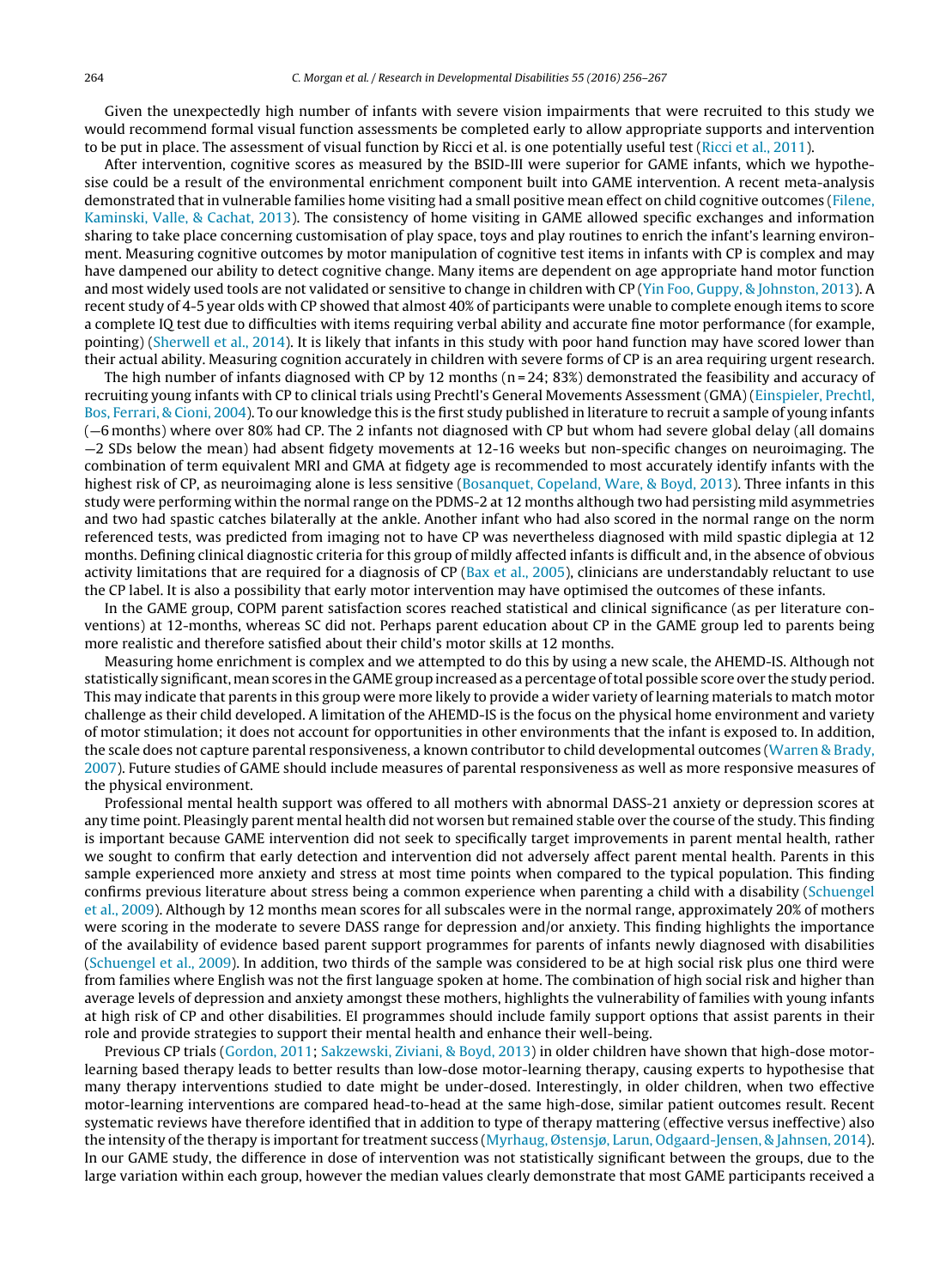higher number of therapy sessions and most GAME parents engaged in more home practice. Correlations between dose and PDMS-2 scores at the primary end-point were low, but this may also be an artefact of small sample sizes, which was further exacerbated by the volume of missing logbook data. It is therefore still possible that both the higher dose of intervention as well as characteristics of GAME contributed to the gains achieved in the GAME group but more research is needed.

# 4.1. Limitations

We recruited the intended sample size and as hypothesised observed between-group differences. However, our estimated sample size, based on earlier pilot data included no infants with visual impairments who are known to be less responsive to intervention. In addition, in this study the spread of severity was considerably wider as evidenced by the confidence intervals in the primary outcome at follow up. Plus  $n = 4$  (13%) dropped out, although the a priori power calculation accounted for an even larger dropout rate of 20%. When we consider all of these trial factors together it is conceivable that this might have dissolved some of the effect size of the final results. However, in the 12-month analysis, missing data could not have substantially biased the secondary results because there was only after treatment BSID-III and GMFM-66 data, plus baseline and severity covariates were available for all individuals and included in all analyses ([Sterne](#page-10-0) et [al.,](#page-10-0) [2009\).](#page-10-0)

The variation of brain injury in CP remains a limitation in applying and measuring interventions. In this study, the brain injuries of enrolled infants ranged from mild white matter injury to BGT with diffuse cortical injury. Clearly this variability led to a variety in response to treatment. We used a novel severity variable to account for the variation in brain injury in our sample. This has not been previously tested and is thus a study limitation, however it predicted outcome accurately 75% of the time which proved more accurate than the most recognised severity tool, GMFCS, which is 58% in this age group [\(Gorter,](#page-10-0) [Ketelaar,](#page-10-0) [Rosenbaum,](#page-10-0) [Helders,](#page-10-0) [&](#page-10-0) [Palisano,](#page-10-0) [2009\).](#page-10-0) A further limitation is the incomplete information about the intervention content of the SC group. As expected there was substantial variety in intensity, mode and type of therapy offered. Motor task practice and the provision of a home program were common elements across both groups. Due to the great variability within SC we cannot be certain how differences in parameters such as dose, duration of intervention and specific aspects of each intervention may have contributed to the overall results of the study, Future studies should endeavour to identify the specific elements of GAME that led to the demonstrated benefits.

Finally, by chance infants in GAME were a month younger on average at enrolment raising the possibility that these infants might have had an advantage by having more intervention, however a within-subject analysis confirmed that enrolment age did not explain the between-group GAME and SC differences.

# **5. Conclusion**

Our study suggests that 6-9 months of GAME, a clinically feasible intervention, is more effective than SC to advance the motor function of infants at high risk of CP. As expected, infants with milder brain injury responded better to intervention than those with severe brain injury. Furthermore using the GMA to recruit very young infants with CP to clinical trials is possible. GAME is a promising new early intervention for infants.

# **Funding source**

Ms. Morgan is personally supported by an NHMRC/Cerebral Palsy Foundation Doctoral Scholarship1018027.

# **Financial disclosure**

The authors have no financial relationships relevant to this article to disclose.

#### **Conflict of interest**

The authors have no conflicts of interest to disclose.

# **Acknowledgements**

We thank the children and their families who participated in this study and the Sydney Children's Hospital Network for assistance with recruitment. We acknowledge and sincerely thank Dr Kristina Prelog, Ms. Jane Berry, Ms. Prue Golland, Dr. Petra Karlsson, Dr. Karen Walker and Mrs. Salli-Ann Wilson for their assistance with blind scoring of infant and family assessments and neuroimaging data. We also thank Claire Galea for her invaluable assistance with data analysis.

#### **Appendix A. Supplementary data**

Supplementary data associated with this article can be found, in the online version, at [http://dx.doi.org/10.1016/j.ridd.2016.04.005.](http://dx.doi.org/10.1016/j.ridd.2016.04.005)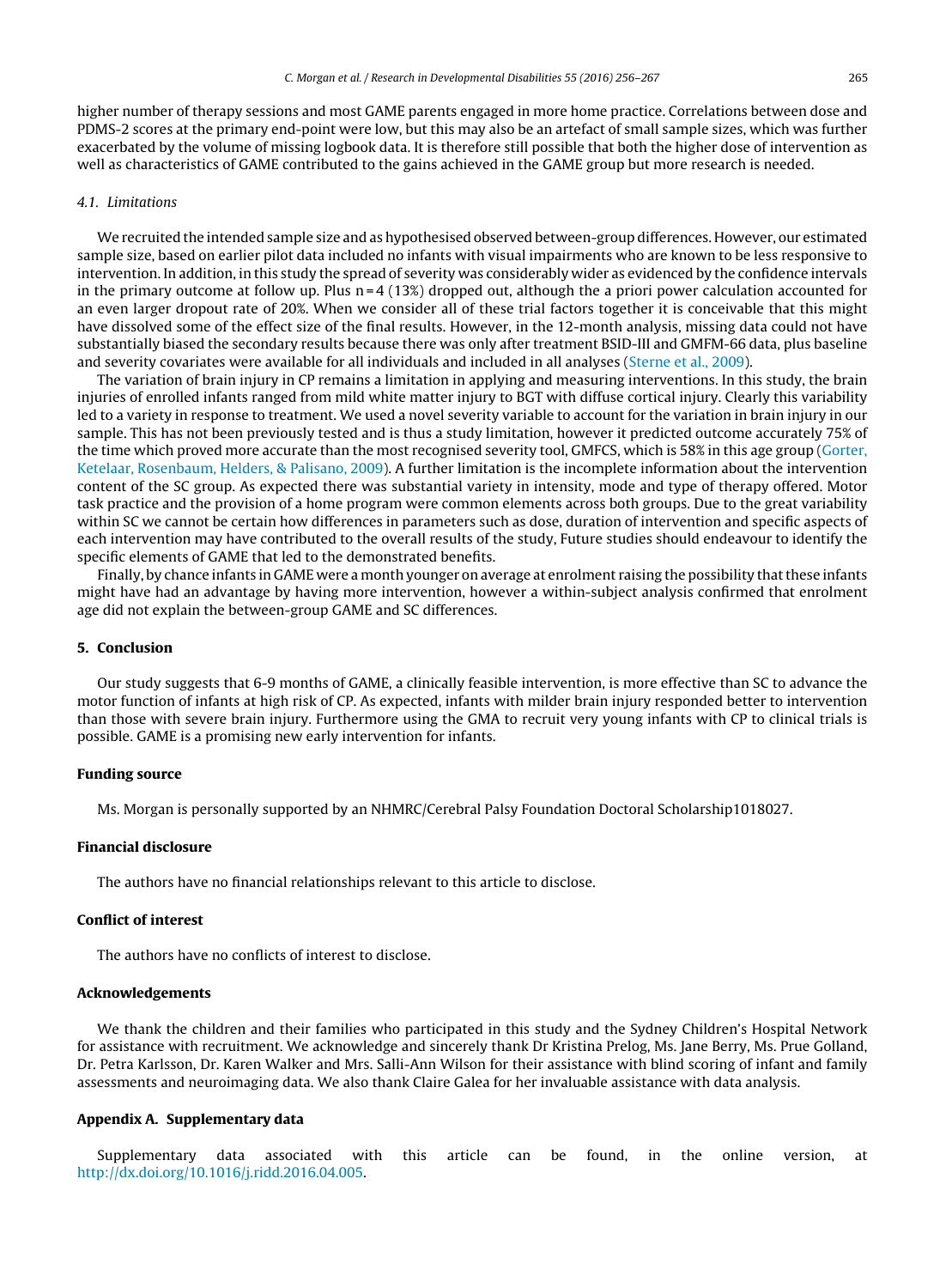#### <span id="page-10-0"></span>**References**

ACPR Group. (2013). [Australian](http://refhub.elsevier.com/S0891-4222(16)30075-0/sbref0005) [cerebral](http://refhub.elsevier.com/S0891-4222(16)30075-0/sbref0005) [palsy](http://refhub.elsevier.com/S0891-4222(16)30075-0/sbref0005) [register](http://refhub.elsevier.com/S0891-4222(16)30075-0/sbref0005) [report](http://refhub.elsevier.com/S0891-4222(16)30075-0/sbref0005)[.](http://refhub.elsevier.com/S0891-4222(16)30075-0/sbref0005) [pp.](http://refhub.elsevier.com/S0891-4222(16)30075-0/sbref0005) [2013.](http://refhub.elsevier.com/S0891-4222(16)30075-0/sbref0005) [Sydney:](http://refhub.elsevier.com/S0891-4222(16)30075-0/sbref0005) [Cerebral](http://refhub.elsevier.com/S0891-4222(16)30075-0/sbref0005) [Palsy](http://refhub.elsevier.com/S0891-4222(16)30075-0/sbref0005) [Alliance.2013](http://refhub.elsevier.com/S0891-4222(16)30075-0/sbref0005)

Bax, M., Goldstein, M., Rosenbaum, P., et al. (2005). [Proposed](http://refhub.elsevier.com/S0891-4222(16)30075-0/sbref0010) [definition](http://refhub.elsevier.com/S0891-4222(16)30075-0/sbref0010) [and](http://refhub.elsevier.com/S0891-4222(16)30075-0/sbref0010) [classification](http://refhub.elsevier.com/S0891-4222(16)30075-0/sbref0010) [of](http://refhub.elsevier.com/S0891-4222(16)30075-0/sbref0010) [cerebral](http://refhub.elsevier.com/S0891-4222(16)30075-0/sbref0010) [palsy.](http://refhub.elsevier.com/S0891-4222(16)30075-0/sbref0010) [Developmental](http://refhub.elsevier.com/S0891-4222(16)30075-0/sbref0010) [Medicine](http://refhub.elsevier.com/S0891-4222(16)30075-0/sbref0010) [&](http://refhub.elsevier.com/S0891-4222(16)30075-0/sbref0010) [Child](http://refhub.elsevier.com/S0891-4222(16)30075-0/sbref0010) [Neurology](http://refhub.elsevier.com/S0891-4222(16)30075-0/sbref0010)[,](http://refhub.elsevier.com/S0891-4222(16)30075-0/sbref0010) [47](http://refhub.elsevier.com/S0891-4222(16)30075-0/sbref0010)[\(08\),](http://refhub.elsevier.com/S0891-4222(16)30075-0/sbref0010) [571–576.](http://refhub.elsevier.com/S0891-4222(16)30075-0/sbref0010)

Blauw-Hospers, C., & Hadders-[A](http://refhub.elsevier.com/S0891-4222(16)30075-0/sbref0015)lgra, M. (2005). A [systematic](http://refhub.elsevier.com/S0891-4222(16)30075-0/sbref0015) [review](http://refhub.elsevier.com/S0891-4222(16)30075-0/sbref0015) [of](http://refhub.elsevier.com/S0891-4222(16)30075-0/sbref0015) [the](http://refhub.elsevier.com/S0891-4222(16)30075-0/sbref0015) [effects](http://refhub.elsevier.com/S0891-4222(16)30075-0/sbref0015) of [early](http://refhub.elsevier.com/S0891-4222(16)30075-0/sbref0015) [intervention](http://refhub.elsevier.com/S0891-4222(16)30075-0/sbref0015) [on](http://refhub.elsevier.com/S0891-4222(16)30075-0/sbref0015) [motor](http://refhub.elsevier.com/S0891-4222(16)30075-0/sbref0015) [development.](http://refhub.elsevier.com/S0891-4222(16)30075-0/sbref0015) [Developmental](http://refhub.elsevier.com/S0891-4222(16)30075-0/sbref0015) [Medicine](http://refhub.elsevier.com/S0891-4222(16)30075-0/sbref0015) [&](http://refhub.elsevier.com/S0891-4222(16)30075-0/sbref0015) [Child](http://refhub.elsevier.com/S0891-4222(16)30075-0/sbref0015) [Neurology](http://refhub.elsevier.com/S0891-4222(16)30075-0/sbref0015)[,](http://refhub.elsevier.com/S0891-4222(16)30075-0/sbref0015) [47](http://refhub.elsevier.com/S0891-4222(16)30075-0/sbref0015)[,](http://refhub.elsevier.com/S0891-4222(16)30075-0/sbref0015) [421](http://refhub.elsevier.com/S0891-4222(16)30075-0/sbref0015)–[432.](http://refhub.elsevier.com/S0891-4222(16)30075-0/sbref0015)

Bosanquet, M., Copeland, L., Ware, R., & Boyd, R. (2013). [A](http://refhub.elsevier.com/S0891-4222(16)30075-0/sbref0020) [systematic](http://refhub.elsevier.com/S0891-4222(16)30075-0/sbref0020) [review](http://refhub.elsevier.com/S0891-4222(16)30075-0/sbref0020) [of](http://refhub.elsevier.com/S0891-4222(16)30075-0/sbref0020) [tests](http://refhub.elsevier.com/S0891-4222(16)30075-0/sbref0020) [to](http://refhub.elsevier.com/S0891-4222(16)30075-0/sbref0020) [predict](http://refhub.elsevier.com/S0891-4222(16)30075-0/sbref0020) [cerebral](http://refhub.elsevier.com/S0891-4222(16)30075-0/sbref0020) [palsy](http://refhub.elsevier.com/S0891-4222(16)30075-0/sbref0020) [in](http://refhub.elsevier.com/S0891-4222(16)30075-0/sbref0020) [young](http://refhub.elsevier.com/S0891-4222(16)30075-0/sbref0020) [children.](http://refhub.elsevier.com/S0891-4222(16)30075-0/sbref0020) [Developmental](http://refhub.elsevier.com/S0891-4222(16)30075-0/sbref0020) [Medicine](http://refhub.elsevier.com/S0891-4222(16)30075-0/sbref0020) [&](http://refhub.elsevier.com/S0891-4222(16)30075-0/sbref0020) [Child](http://refhub.elsevier.com/S0891-4222(16)30075-0/sbref0020) [Neurology](http://refhub.elsevier.com/S0891-4222(16)30075-0/sbref0020)[,](http://refhub.elsevier.com/S0891-4222(16)30075-0/sbref0020) [55](http://refhub.elsevier.com/S0891-4222(16)30075-0/sbref0020)[\(5\),](http://refhub.elsevier.com/S0891-4222(16)30075-0/sbref0020) [418](http://refhub.elsevier.com/S0891-4222(16)30075-0/sbref0020)–[426.](http://refhub.elsevier.com/S0891-4222(16)30075-0/sbref0020)

Cacola, P., Gabbard, C., Santos, D., & Batistela, A. (2011). [Development](http://refhub.elsevier.com/S0891-4222(16)30075-0/sbref0025) [of](http://refhub.elsevier.com/S0891-4222(16)30075-0/sbref0025) [the](http://refhub.elsevier.com/S0891-4222(16)30075-0/sbref0025) [affordances](http://refhub.elsevier.com/S0891-4222(16)30075-0/sbref0025) [in](http://refhub.elsevier.com/S0891-4222(16)30075-0/sbref0025) the [home](http://refhub.elsevier.com/S0891-4222(16)30075-0/sbref0025) [environment](http://refhub.elsevier.com/S0891-4222(16)30075-0/sbref0025) [for](http://refhub.elsevier.com/S0891-4222(16)30075-0/sbref0025) [motor](http://refhub.elsevier.com/S0891-4222(16)30075-0/sbref0025) [development-infant](http://refhub.elsevier.com/S0891-4222(16)30075-0/sbref0025) [scale.](http://refhub.elsevier.com/S0891-4222(16)30075-0/sbref0025) [Pediatrics](http://refhub.elsevier.com/S0891-4222(16)30075-0/sbref0025) [International](http://refhub.elsevier.com/S0891-4222(16)30075-0/sbref0025)[,](http://refhub.elsevier.com/S0891-4222(16)30075-0/sbref0025) [53](http://refhub.elsevier.com/S0891-4222(16)30075-0/sbref0025)[\(6\),](http://refhub.elsevier.com/S0891-4222(16)30075-0/sbref0025) [820](http://refhub.elsevier.com/S0891-4222(16)30075-0/sbref0025)–[825.](http://refhub.elsevier.com/S0891-4222(16)30075-0/sbref0025)

Caçola, P., Gabbard, C., Montebelo, M., & Santos, D. (2014). [Further](http://refhub.elsevier.com/S0891-4222(16)30075-0/sbref0030) [development](http://refhub.elsevier.com/S0891-4222(16)30075-0/sbref0030) [and](http://refhub.elsevier.com/S0891-4222(16)30075-0/sbref0030) [validation](http://refhub.elsevier.com/S0891-4222(16)30075-0/sbref0030) [of](http://refhub.elsevier.com/S0891-4222(16)30075-0/sbref0030) [the](http://refhub.elsevier.com/S0891-4222(16)30075-0/sbref0030) [affordances](http://refhub.elsevier.com/S0891-4222(16)30075-0/sbref0030) [in](http://refhub.elsevier.com/S0891-4222(16)30075-0/sbref0030) the [home](http://refhub.elsevier.com/S0891-4222(16)30075-0/sbref0030) [environment](http://refhub.elsevier.com/S0891-4222(16)30075-0/sbref0030) [for](http://refhub.elsevier.com/S0891-4222(16)30075-0/sbref0030) [motor](http://refhub.elsevier.com/S0891-4222(16)30075-0/sbref0030) [development—infant](http://refhub.elsevier.com/S0891-4222(16)30075-0/sbref0030) [scale](http://refhub.elsevier.com/S0891-4222(16)30075-0/sbref0030) [\(AHEMD-IS\).](http://refhub.elsevier.com/S0891-4222(16)30075-0/sbref0030) [Physical](http://refhub.elsevier.com/S0891-4222(16)30075-0/sbref0030) [Therapy](http://refhub.elsevier.com/S0891-4222(16)30075-0/sbref0030)[,](http://refhub.elsevier.com/S0891-4222(16)30075-0/sbref0030) [18.](http://refhub.elsevier.com/S0891-4222(16)30075-0/sbref0030)

Carswell, A., McColl, M., Baptiste, S., Law, M., Polatajko, H., & Pollock, N. (2004). [The](http://refhub.elsevier.com/S0891-4222(16)30075-0/sbref0035) [Canadian](http://refhub.elsevier.com/S0891-4222(16)30075-0/sbref0035) [Occupational](http://refhub.elsevier.com/S0891-4222(16)30075-0/sbref0035) [Performance](http://refhub.elsevier.com/S0891-4222(16)30075-0/sbref0035) [Measure:](http://refhub.elsevier.com/S0891-4222(16)30075-0/sbref0035) [a](http://refhub.elsevier.com/S0891-4222(16)30075-0/sbref0035) [research](http://refhub.elsevier.com/S0891-4222(16)30075-0/sbref0035) [and](http://refhub.elsevier.com/S0891-4222(16)30075-0/sbref0035) [clinical](http://refhub.elsevier.com/S0891-4222(16)30075-0/sbref0035) [literature](http://refhub.elsevier.com/S0891-4222(16)30075-0/sbref0035) [review?](http://refhub.elsevier.com/S0891-4222(16)30075-0/sbref0035) [Canadian](http://refhub.elsevier.com/S0891-4222(16)30075-0/sbref0035) [Journal](http://refhub.elsevier.com/S0891-4222(16)30075-0/sbref0035) [of](http://refhub.elsevier.com/S0891-4222(16)30075-0/sbref0035) [Occupational](http://refhub.elsevier.com/S0891-4222(16)30075-0/sbref0035) [Therapy](http://refhub.elsevier.com/S0891-4222(16)30075-0/sbref0035)[,](http://refhub.elsevier.com/S0891-4222(16)30075-0/sbref0035) [71](http://refhub.elsevier.com/S0891-4222(16)30075-0/sbref0035)[\(4\),](http://refhub.elsevier.com/S0891-4222(16)30075-0/sbref0035) [210–222.](http://refhub.elsevier.com/S0891-4222(16)30075-0/sbref0035)

Cohen, J. (1988). [Statistical](http://refhub.elsevier.com/S0891-4222(16)30075-0/sbref0040) [power](http://refhub.elsevier.com/S0891-4222(16)30075-0/sbref0040) [analysis](http://refhub.elsevier.com/S0891-4222(16)30075-0/sbref0040) [for](http://refhub.elsevier.com/S0891-4222(16)30075-0/sbref0040) [the](http://refhub.elsevier.com/S0891-4222(16)30075-0/sbref0040) [behavioral](http://refhub.elsevier.com/S0891-4222(16)30075-0/sbref0040) [sciences](http://refhub.elsevier.com/S0891-4222(16)30075-0/sbref0040)[.](http://refhub.elsevier.com/S0891-4222(16)30075-0/sbref0040) [pp.](http://refhub.elsevier.com/S0891-4222(16)30075-0/sbref0040) [283](http://refhub.elsevier.com/S0891-4222(16)30075-0/sbref0040)–[286.](http://refhub.elsevier.com/S0891-4222(16)30075-0/sbref0040) [New](http://refhub.elsevier.com/S0891-4222(16)30075-0/sbref0040) [Jersey:](http://refhub.elsevier.com/S0891-4222(16)30075-0/sbref0040) [Lawrence](http://refhub.elsevier.com/S0891-4222(16)30075-0/sbref0040) [Erlbaum](http://refhub.elsevier.com/S0891-4222(16)30075-0/sbref0040) [Associates,](http://refhub.elsevier.com/S0891-4222(16)30075-0/sbref0040) [Inc.](http://refhub.elsevier.com/S0891-4222(16)30075-0/sbref0040) [Publishers.](http://refhub.elsevier.com/S0891-4222(16)30075-0/sbref0040)

Einspieler, C., Prechtl, H., Bos, A. F., Ferrari, F., & Cioni, G. (2004). [Prechtl's](http://refhub.elsevier.com/S0891-4222(16)30075-0/sbref0045) [method](http://refhub.elsevier.com/S0891-4222(16)30075-0/sbref0045) [on](http://refhub.elsevier.com/S0891-4222(16)30075-0/sbref0045) [the](http://refhub.elsevier.com/S0891-4222(16)30075-0/sbref0045) [qualitative](http://refhub.elsevier.com/S0891-4222(16)30075-0/sbref0045) [assessment](http://refhub.elsevier.com/S0891-4222(16)30075-0/sbref0045) [of](http://refhub.elsevier.com/S0891-4222(16)30075-0/sbref0045) [general](http://refhub.elsevier.com/S0891-4222(16)30075-0/sbref0045) [movements](http://refhub.elsevier.com/S0891-4222(16)30075-0/sbref0045) [in](http://refhub.elsevier.com/S0891-4222(16)30075-0/sbref0045) [preterm,](http://refhub.elsevier.com/S0891-4222(16)30075-0/sbref0045) [term](http://refhub.elsevier.com/S0891-4222(16)30075-0/sbref0045) [and](http://refhub.elsevier.com/S0891-4222(16)30075-0/sbref0045) [young](http://refhub.elsevier.com/S0891-4222(16)30075-0/sbref0045) [infants](http://refhub.elsevier.com/S0891-4222(16)30075-0/sbref0045)[.](http://refhub.elsevier.com/S0891-4222(16)30075-0/sbref0045) [London:](http://refhub.elsevier.com/S0891-4222(16)30075-0/sbref0045) [Mac](http://refhub.elsevier.com/S0891-4222(16)30075-0/sbref0045) [Keith](http://refhub.elsevier.com/S0891-4222(16)30075-0/sbref0045) [Press.](http://refhub.elsevier.com/S0891-4222(16)30075-0/sbref0045)

Eliasson, A., Sjöstrand, L., Ek, L., Krumlinde-Sundholm, L., & Tedroff, K. (2014). [Efficacy](http://refhub.elsevier.com/S0891-4222(16)30075-0/sbref0050) [of](http://refhub.elsevier.com/S0891-4222(16)30075-0/sbref0050) [baby-CIMT:](http://refhub.elsevier.com/S0891-4222(16)30075-0/sbref0050) [study](http://refhub.elsevier.com/S0891-4222(16)30075-0/sbref0050) [protocol](http://refhub.elsevier.com/S0891-4222(16)30075-0/sbref0050) [for](http://refhub.elsevier.com/S0891-4222(16)30075-0/sbref0050) [a](http://refhub.elsevier.com/S0891-4222(16)30075-0/sbref0050) [randomised](http://refhub.elsevier.com/S0891-4222(16)30075-0/sbref0050) [controlled](http://refhub.elsevier.com/S0891-4222(16)30075-0/sbref0050) [trial](http://refhub.elsevier.com/S0891-4222(16)30075-0/sbref0050) [on](http://refhub.elsevier.com/S0891-4222(16)30075-0/sbref0050) [infants](http://refhub.elsevier.com/S0891-4222(16)30075-0/sbref0050) [below](http://refhub.elsevier.com/S0891-4222(16)30075-0/sbref0050) [age](http://refhub.elsevier.com/S0891-4222(16)30075-0/sbref0050) [12](http://refhub.elsevier.com/S0891-4222(16)30075-0/sbref0050) [months,](http://refhub.elsevier.com/S0891-4222(16)30075-0/sbref0050) [with](http://refhub.elsevier.com/S0891-4222(16)30075-0/sbref0050) [clinical](http://refhub.elsevier.com/S0891-4222(16)30075-0/sbref0050) [signs](http://refhub.elsevier.com/S0891-4222(16)30075-0/sbref0050) [of](http://refhub.elsevier.com/S0891-4222(16)30075-0/sbref0050) [unilateral](http://refhub.elsevier.com/S0891-4222(16)30075-0/sbref0050) [CP.](http://refhub.elsevier.com/S0891-4222(16)30075-0/sbref0050) [BMC](http://refhub.elsevier.com/S0891-4222(16)30075-0/sbref0050) [Pediatrics](http://refhub.elsevier.com/S0891-4222(16)30075-0/sbref0050), [14](http://refhub.elsevier.com/S0891-4222(16)30075-0/sbref0050)[\(1\),](http://refhub.elsevier.com/S0891-4222(16)30075-0/sbref0050) [141.](http://refhub.elsevier.com/S0891-4222(16)30075-0/sbref0050)

Ferrari, F., Todeschini, A., Guidotti, I., Martinez-Biarge, M., Roversi, M. F., et al. (2011). [General](http://refhub.elsevier.com/S0891-4222(16)30075-0/sbref0055) [movements](http://refhub.elsevier.com/S0891-4222(16)30075-0/sbref0055) [in](http://refhub.elsevier.com/S0891-4222(16)30075-0/sbref0055) [full-term](http://refhub.elsevier.com/S0891-4222(16)30075-0/sbref0055) [infants](http://refhub.elsevier.com/S0891-4222(16)30075-0/sbref0055) [with](http://refhub.elsevier.com/S0891-4222(16)30075-0/sbref0055) [perinatal](http://refhub.elsevier.com/S0891-4222(16)30075-0/sbref0055) [asphyxia](http://refhub.elsevier.com/S0891-4222(16)30075-0/sbref0055) [are](http://refhub.elsevier.com/S0891-4222(16)30075-0/sbref0055) [related](http://refhub.elsevier.com/S0891-4222(16)30075-0/sbref0055) [to](http://refhub.elsevier.com/S0891-4222(16)30075-0/sbref0055) [basal](http://refhub.elsevier.com/S0891-4222(16)30075-0/sbref0055) [ganglia](http://refhub.elsevier.com/S0891-4222(16)30075-0/sbref0055) [and](http://refhub.elsevier.com/S0891-4222(16)30075-0/sbref0055) [thalamic](http://refhub.elsevier.com/S0891-4222(16)30075-0/sbref0055) [lesions.](http://refhub.elsevier.com/S0891-4222(16)30075-0/sbref0055) [Journal](http://refhub.elsevier.com/S0891-4222(16)30075-0/sbref0055) [of](http://refhub.elsevier.com/S0891-4222(16)30075-0/sbref0055) [Pediatrics](http://refhub.elsevier.com/S0891-4222(16)30075-0/sbref0055)[,](http://refhub.elsevier.com/S0891-4222(16)30075-0/sbref0055) [158](http://refhub.elsevier.com/S0891-4222(16)30075-0/sbref0055)[\(6\),](http://refhub.elsevier.com/S0891-4222(16)30075-0/sbref0055) [904](http://refhub.elsevier.com/S0891-4222(16)30075-0/sbref0055)–[911.](http://refhub.elsevier.com/S0891-4222(16)30075-0/sbref0055)

Filene, J., Kaminski, J., Valle, L., & Cachat, P. (2013). [Components](http://refhub.elsevier.com/S0891-4222(16)30075-0/sbref0060) [associated](http://refhub.elsevier.com/S0891-4222(16)30075-0/sbref0060) [with](http://refhub.elsevier.com/S0891-4222(16)30075-0/sbref0060) [home](http://refhub.elsevier.com/S0891-4222(16)30075-0/sbref0060) [visiting](http://refhub.elsevier.com/S0891-4222(16)30075-0/sbref0060) [program](http://refhub.elsevier.com/S0891-4222(16)30075-0/sbref0060) [outcomes:](http://refhub.elsevier.com/S0891-4222(16)30075-0/sbref0060) [a](http://refhub.elsevier.com/S0891-4222(16)30075-0/sbref0060) [meta-analysis.](http://refhub.elsevier.com/S0891-4222(16)30075-0/sbref0060) [Pediatrics](http://refhub.elsevier.com/S0891-4222(16)30075-0/sbref0060)[,](http://refhub.elsevier.com/S0891-4222(16)30075-0/sbref0060) [132](http://refhub.elsevier.com/S0891-4222(16)30075-0/sbref0060)[\(S2\),](http://refhub.elsevier.com/S0891-4222(16)30075-0/sbref0060) [S100–S109.](http://refhub.elsevier.com/S0891-4222(16)30075-0/sbref0060)

Folio, M.R., & Fewell, R.R. (2000). Peabody developmental motor scales: Examiner's manual. Pro-ed.

Gordon, A. M. (2011). [To](http://refhub.elsevier.com/S0891-4222(16)30075-0/sbref0070) [constrain](http://refhub.elsevier.com/S0891-4222(16)30075-0/sbref0070) [or](http://refhub.elsevier.com/S0891-4222(16)30075-0/sbref0070) [not](http://refhub.elsevier.com/S0891-4222(16)30075-0/sbref0070) [to](http://refhub.elsevier.com/S0891-4222(16)30075-0/sbref0070) [constrain:](http://refhub.elsevier.com/S0891-4222(16)30075-0/sbref0070) [and](http://refhub.elsevier.com/S0891-4222(16)30075-0/sbref0070) [other](http://refhub.elsevier.com/S0891-4222(16)30075-0/sbref0070) [stories](http://refhub.elsevier.com/S0891-4222(16)30075-0/sbref0070) [of](http://refhub.elsevier.com/S0891-4222(16)30075-0/sbref0070) [intensive](http://refhub.elsevier.com/S0891-4222(16)30075-0/sbref0070) [upper](http://refhub.elsevier.com/S0891-4222(16)30075-0/sbref0070) [extremity](http://refhub.elsevier.com/S0891-4222(16)30075-0/sbref0070) [training](http://refhub.elsevier.com/S0891-4222(16)30075-0/sbref0070) [for](http://refhub.elsevier.com/S0891-4222(16)30075-0/sbref0070) [children](http://refhub.elsevier.com/S0891-4222(16)30075-0/sbref0070) [with](http://refhub.elsevier.com/S0891-4222(16)30075-0/sbref0070) [unilateral](http://refhub.elsevier.com/S0891-4222(16)30075-0/sbref0070) [cerebral](http://refhub.elsevier.com/S0891-4222(16)30075-0/sbref0070) [palsy.](http://refhub.elsevier.com/S0891-4222(16)30075-0/sbref0070) [Developmental](http://refhub.elsevier.com/S0891-4222(16)30075-0/sbref0070) [Medicine](http://refhub.elsevier.com/S0891-4222(16)30075-0/sbref0070) [&](http://refhub.elsevier.com/S0891-4222(16)30075-0/sbref0070) [Child](http://refhub.elsevier.com/S0891-4222(16)30075-0/sbref0070) [Neurology](http://refhub.elsevier.com/S0891-4222(16)30075-0/sbref0070)[,](http://refhub.elsevier.com/S0891-4222(16)30075-0/sbref0070) [53](http://refhub.elsevier.com/S0891-4222(16)30075-0/sbref0070)[\(s4\),](http://refhub.elsevier.com/S0891-4222(16)30075-0/sbref0070) [56–61.](http://refhub.elsevier.com/S0891-4222(16)30075-0/sbref0070)

Gorter, J., Ketelaar, M., Rosenbaum, P., Helders, P., & Palisano, R. (2009). [Use](http://refhub.elsevier.com/S0891-4222(16)30075-0/sbref0075) [of](http://refhub.elsevier.com/S0891-4222(16)30075-0/sbref0075) [the](http://refhub.elsevier.com/S0891-4222(16)30075-0/sbref0075) [GMFCS](http://refhub.elsevier.com/S0891-4222(16)30075-0/sbref0075) [in](http://refhub.elsevier.com/S0891-4222(16)30075-0/sbref0075) [infants](http://refhub.elsevier.com/S0891-4222(16)30075-0/sbref0075) [with](http://refhub.elsevier.com/S0891-4222(16)30075-0/sbref0075) [CP:](http://refhub.elsevier.com/S0891-4222(16)30075-0/sbref0075) [the](http://refhub.elsevier.com/S0891-4222(16)30075-0/sbref0075) [need](http://refhub.elsevier.com/S0891-4222(16)30075-0/sbref0075) [for](http://refhub.elsevier.com/S0891-4222(16)30075-0/sbref0075) [reclassification](http://refhub.elsevier.com/S0891-4222(16)30075-0/sbref0075) [at](http://refhub.elsevier.com/S0891-4222(16)30075-0/sbref0075) [age](http://refhub.elsevier.com/S0891-4222(16)30075-0/sbref0075) [2](http://refhub.elsevier.com/S0891-4222(16)30075-0/sbref0075) [years](http://refhub.elsevier.com/S0891-4222(16)30075-0/sbref0075) [or](http://refhub.elsevier.com/S0891-4222(16)30075-0/sbref0075) [older.](http://refhub.elsevier.com/S0891-4222(16)30075-0/sbref0075) [Developmental](http://refhub.elsevier.com/S0891-4222(16)30075-0/sbref0075) [Medicine](http://refhub.elsevier.com/S0891-4222(16)30075-0/sbref0075) [&](http://refhub.elsevier.com/S0891-4222(16)30075-0/sbref0075) [Child](http://refhub.elsevier.com/S0891-4222(16)30075-0/sbref0075) [Neurology](http://refhub.elsevier.com/S0891-4222(16)30075-0/sbref0075)[,](http://refhub.elsevier.com/S0891-4222(16)30075-0/sbref0075) [51](http://refhub.elsevier.com/S0891-4222(16)30075-0/sbref0075), 46-52.

Guzzetta, A., Boyd, R., Perez, M., Ziviani, J., Burzi, V., et al. (2013). [UP-BEAT](http://refhub.elsevier.com/S0891-4222(16)30075-0/sbref0080) [\(Upper](http://refhub.elsevier.com/S0891-4222(16)30075-0/sbref0080) [Limb](http://refhub.elsevier.com/S0891-4222(16)30075-0/sbref0080) [Baby](http://refhub.elsevier.com/S0891-4222(16)30075-0/sbref0080) [Early](http://refhub.elsevier.com/S0891-4222(16)30075-0/sbref0080) [Action-observation](http://refhub.elsevier.com/S0891-4222(16)30075-0/sbref0080) [Training\):](http://refhub.elsevier.com/S0891-4222(16)30075-0/sbref0080) [protocol](http://refhub.elsevier.com/S0891-4222(16)30075-0/sbref0080) [of](http://refhub.elsevier.com/S0891-4222(16)30075-0/sbref0080) [two](http://refhub.elsevier.com/S0891-4222(16)30075-0/sbref0080) [parallel](http://refhub.elsevier.com/S0891-4222(16)30075-0/sbref0080) [randomised](http://refhub.elsevier.com/S0891-4222(16)30075-0/sbref0080) [controlled](http://refhub.elsevier.com/S0891-4222(16)30075-0/sbref0080) [trials](http://refhub.elsevier.com/S0891-4222(16)30075-0/sbref0080) [of](http://refhub.elsevier.com/S0891-4222(16)30075-0/sbref0080) [action-observation](http://refhub.elsevier.com/S0891-4222(16)30075-0/sbref0080) [training](http://refhub.elsevier.com/S0891-4222(16)30075-0/sbref0080) [for](http://refhub.elsevier.com/S0891-4222(16)30075-0/sbref0080) [typically](http://refhub.elsevier.com/S0891-4222(16)30075-0/sbref0080) [developing](http://refhub.elsevier.com/S0891-4222(16)30075-0/sbref0080) [infants](http://refhub.elsevier.com/S0891-4222(16)30075-0/sbref0080) [and](http://refhub.elsevier.com/S0891-4222(16)30075-0/sbref0080) [infants](http://refhub.elsevier.com/S0891-4222(16)30075-0/sbref0080) [with](http://refhub.elsevier.com/S0891-4222(16)30075-0/sbref0080) [asymmetric](http://refhub.elsevier.com/S0891-4222(16)30075-0/sbref0080) [brain](http://refhub.elsevier.com/S0891-4222(16)30075-0/sbref0080) [lesions.](http://refhub.elsevier.com/S0891-4222(16)30075-0/sbref0080) [BMJ](http://refhub.elsevier.com/S0891-4222(16)30075-0/sbref0080) [Open](http://refhub.elsevier.com/S0891-4222(16)30075-0/sbref0080)[,](http://refhub.elsevier.com/S0891-4222(16)30075-0/sbref0080) [3](http://refhub.elsevier.com/S0891-4222(16)30075-0/sbref0080)[\(2\),](http://refhub.elsevier.com/S0891-4222(16)30075-0/sbref0080) [1–11.](http://refhub.elsevier.com/S0891-4222(16)30075-0/sbref0080)

Hoffmann, T. C., Glasziou, P. P., Boutron, I., Milne, R., Perera, R., Moher, D., Altman, D. G., Barbour, V., Macdonald, H., Johnston, M., & Lamb, S. E. (2014). [Better](http://refhub.elsevier.com/S0891-4222(16)30075-0/sbref0085) [reporting](http://refhub.elsevier.com/S0891-4222(16)30075-0/sbref0085) [of](http://refhub.elsevier.com/S0891-4222(16)30075-0/sbref0085) [interventions:](http://refhub.elsevier.com/S0891-4222(16)30075-0/sbref0085) [template](http://refhub.elsevier.com/S0891-4222(16)30075-0/sbref0085) [for](http://refhub.elsevier.com/S0891-4222(16)30075-0/sbref0085) [intervention](http://refhub.elsevier.com/S0891-4222(16)30075-0/sbref0085) [description](http://refhub.elsevier.com/S0891-4222(16)30075-0/sbref0085) [and](http://refhub.elsevier.com/S0891-4222(16)30075-0/sbref0085) [replication](http://refhub.elsevier.com/S0891-4222(16)30075-0/sbref0085) [\(TIDieR\)](http://refhub.elsevier.com/S0891-4222(16)30075-0/sbref0085) [checklist](http://refhub.elsevier.com/S0891-4222(16)30075-0/sbref0085) [and](http://refhub.elsevier.com/S0891-4222(16)30075-0/sbref0085) [guide.](http://refhub.elsevier.com/S0891-4222(16)30075-0/sbref0085) [The](http://refhub.elsevier.com/S0891-4222(16)30075-0/sbref0085) [BMJ](http://refhub.elsevier.com/S0891-4222(16)30075-0/sbref0085)[,](http://refhub.elsevier.com/S0891-4222(16)30075-0/sbref0085) [348](http://refhub.elsevier.com/S0891-4222(16)30075-0/sbref0085)[,](http://refhub.elsevier.com/S0891-4222(16)30075-0/sbref0085) [1687.](http://refhub.elsevier.com/S0891-4222(16)30075-0/sbref0085) Johnston, M. (2004). [Clinical](http://refhub.elsevier.com/S0891-4222(16)30075-0/sbref0090) [disorders](http://refhub.elsevier.com/S0891-4222(16)30075-0/sbref0090) [of](http://refhub.elsevier.com/S0891-4222(16)30075-0/sbref0090) [brain](http://refhub.elsevier.com/S0891-4222(16)30075-0/sbref0090) [plasticity.](http://refhub.elsevier.com/S0891-4222(16)30075-0/sbref0090) [Brain](http://refhub.elsevier.com/S0891-4222(16)30075-0/sbref0090) [and](http://refhub.elsevier.com/S0891-4222(16)30075-0/sbref0090) [Development](http://refhub.elsevier.com/S0891-4222(16)30075-0/sbref0090)[,](http://refhub.elsevier.com/S0891-4222(16)30075-0/sbref0090) [26](http://refhub.elsevier.com/S0891-4222(16)30075-0/sbref0090)[,](http://refhub.elsevier.com/S0891-4222(16)30075-0/sbref0090) [73–80.](http://refhub.elsevier.com/S0891-4222(16)30075-0/sbref0090)

Kidokoro, H., Neil, J., & Inder, T. (2013). [New](http://refhub.elsevier.com/S0891-4222(16)30075-0/sbref0095) [MR](http://refhub.elsevier.com/S0891-4222(16)30075-0/sbref0095) [imaging](http://refhub.elsevier.com/S0891-4222(16)30075-0/sbref0095) [assessment](http://refhub.elsevier.com/S0891-4222(16)30075-0/sbref0095) [tool](http://refhub.elsevier.com/S0891-4222(16)30075-0/sbref0095) [to](http://refhub.elsevier.com/S0891-4222(16)30075-0/sbref0095) [define](http://refhub.elsevier.com/S0891-4222(16)30075-0/sbref0095) [brain](http://refhub.elsevier.com/S0891-4222(16)30075-0/sbref0095) [abnormalities](http://refhub.elsevier.com/S0891-4222(16)30075-0/sbref0095) [in](http://refhub.elsevier.com/S0891-4222(16)30075-0/sbref0095) [very](http://refhub.elsevier.com/S0891-4222(16)30075-0/sbref0095) [preterm](http://refhub.elsevier.com/S0891-4222(16)30075-0/sbref0095) [infants](http://refhub.elsevier.com/S0891-4222(16)30075-0/sbref0095) [at](http://refhub.elsevier.com/S0891-4222(16)30075-0/sbref0095) [term.](http://refhub.elsevier.com/S0891-4222(16)30075-0/sbref0095) [American](http://refhub.elsevier.com/S0891-4222(16)30075-0/sbref0095) [Journal](http://refhub.elsevier.com/S0891-4222(16)30075-0/sbref0095) [of](http://refhub.elsevier.com/S0891-4222(16)30075-0/sbref0095) [Neuroradiology](http://refhub.elsevier.com/S0891-4222(16)30075-0/sbref0095)[,](http://refhub.elsevier.com/S0891-4222(16)30075-0/sbref0095) [34](http://refhub.elsevier.com/S0891-4222(16)30075-0/sbref0095)[\(11\),](http://refhub.elsevier.com/S0891-4222(16)30075-0/sbref0095) [2208–2214.](http://refhub.elsevier.com/S0891-4222(16)30075-0/sbref0095)

Kolobe, T., Palisano, R., & Stratford, P. (1998). [Comparison](http://refhub.elsevier.com/S0891-4222(16)30075-0/sbref0100) [of](http://refhub.elsevier.com/S0891-4222(16)30075-0/sbref0100) [two](http://refhub.elsevier.com/S0891-4222(16)30075-0/sbref0100) [outcome](http://refhub.elsevier.com/S0891-4222(16)30075-0/sbref0100) [measures](http://refhub.elsevier.com/S0891-4222(16)30075-0/sbref0100) [for](http://refhub.elsevier.com/S0891-4222(16)30075-0/sbref0100) [infants](http://refhub.elsevier.com/S0891-4222(16)30075-0/sbref0100) [with](http://refhub.elsevier.com/S0891-4222(16)30075-0/sbref0100) [cerebral](http://refhub.elsevier.com/S0891-4222(16)30075-0/sbref0100) [palsy](http://refhub.elsevier.com/S0891-4222(16)30075-0/sbref0100) [and](http://refhub.elsevier.com/S0891-4222(16)30075-0/sbref0100) infants with [motor](http://refhub.elsevier.com/S0891-4222(16)30075-0/sbref0100) [delays.](http://refhub.elsevier.com/S0891-4222(16)30075-0/sbref0100) [Physical](http://refhub.elsevier.com/S0891-4222(16)30075-0/sbref0100) [Therapy](http://refhub.elsevier.com/S0891-4222(16)30075-0/sbref0100)[,](http://refhub.elsevier.com/S0891-4222(16)30075-0/sbref0100) [78](http://refhub.elsevier.com/S0891-4222(16)30075-0/sbref0100)[,](http://refhub.elsevier.com/S0891-4222(16)30075-0/sbref0100) [1062–1072.](http://refhub.elsevier.com/S0891-4222(16)30075-0/sbref0100)

Krageloh-Mann, I., & Horber, V. (2007). [The](http://refhub.elsevier.com/S0891-4222(16)30075-0/sbref0105) [role](http://refhub.elsevier.com/S0891-4222(16)30075-0/sbref0105) [of](http://refhub.elsevier.com/S0891-4222(16)30075-0/sbref0105) [magnetic](http://refhub.elsevier.com/S0891-4222(16)30075-0/sbref0105) [resonance](http://refhub.elsevier.com/S0891-4222(16)30075-0/sbref0105) [imaging](http://refhub.elsevier.com/S0891-4222(16)30075-0/sbref0105) [in](http://refhub.elsevier.com/S0891-4222(16)30075-0/sbref0105) [elucidating](http://refhub.elsevier.com/S0891-4222(16)30075-0/sbref0105) [the](http://refhub.elsevier.com/S0891-4222(16)30075-0/sbref0105) [pathogenesis](http://refhub.elsevier.com/S0891-4222(16)30075-0/sbref0105) [of](http://refhub.elsevier.com/S0891-4222(16)30075-0/sbref0105) [cerebral](http://refhub.elsevier.com/S0891-4222(16)30075-0/sbref0105) [palsy:](http://refhub.elsevier.com/S0891-4222(16)30075-0/sbref0105) [a](http://refhub.elsevier.com/S0891-4222(16)30075-0/sbref0105) [systematic](http://refhub.elsevier.com/S0891-4222(16)30075-0/sbref0105) [review.](http://refhub.elsevier.com/S0891-4222(16)30075-0/sbref0105) [Developmental](http://refhub.elsevier.com/S0891-4222(16)30075-0/sbref0105) [Medicine](http://refhub.elsevier.com/S0891-4222(16)30075-0/sbref0105) [&](http://refhub.elsevier.com/S0891-4222(16)30075-0/sbref0105) [Child](http://refhub.elsevier.com/S0891-4222(16)30075-0/sbref0105) [Neurology](http://refhub.elsevier.com/S0891-4222(16)30075-0/sbref0105)[,](http://refhub.elsevier.com/S0891-4222(16)30075-0/sbref0105) [49](http://refhub.elsevier.com/S0891-4222(16)30075-0/sbref0105)[,](http://refhub.elsevier.com/S0891-4222(16)30075-0/sbref0105) [144](http://refhub.elsevier.com/S0891-4222(16)30075-0/sbref0105)–[1451.](http://refhub.elsevier.com/S0891-4222(16)30075-0/sbref0105)

Law, M. C., Darrah, J., Pollock, N., Wilson, B., Russell, D. J., Walter, S. D., Rosenbaum, P., & Galuppi, B. (2011). [Focus](http://refhub.elsevier.com/S0891-4222(16)30075-0/sbref0110) [on](http://refhub.elsevier.com/S0891-4222(16)30075-0/sbref0110) [function:](http://refhub.elsevier.com/S0891-4222(16)30075-0/sbref0110) [a](http://refhub.elsevier.com/S0891-4222(16)30075-0/sbref0110) [cluster,](http://refhub.elsevier.com/S0891-4222(16)30075-0/sbref0110) [randomized](http://refhub.elsevier.com/S0891-4222(16)30075-0/sbref0110) [controlled](http://refhub.elsevier.com/S0891-4222(16)30075-0/sbref0110) [trial](http://refhub.elsevier.com/S0891-4222(16)30075-0/sbref0110) [comparing](http://refhub.elsevier.com/S0891-4222(16)30075-0/sbref0110) [child-versus](http://refhub.elsevier.com/S0891-4222(16)30075-0/sbref0110) [context-focused](http://refhub.elsevier.com/S0891-4222(16)30075-0/sbref0110) [intervention](http://refhub.elsevier.com/S0891-4222(16)30075-0/sbref0110) [for](http://refhub.elsevier.com/S0891-4222(16)30075-0/sbref0110) [young](http://refhub.elsevier.com/S0891-4222(16)30075-0/sbref0110) [children](http://refhub.elsevier.com/S0891-4222(16)30075-0/sbref0110) [with](http://refhub.elsevier.com/S0891-4222(16)30075-0/sbref0110) [cerebral](http://refhub.elsevier.com/S0891-4222(16)30075-0/sbref0110) [palsy.](http://refhub.elsevier.com/S0891-4222(16)30075-0/sbref0110) [Developmental](http://refhub.elsevier.com/S0891-4222(16)30075-0/sbref0110) [Medicine](http://refhub.elsevier.com/S0891-4222(16)30075-0/sbref0110) [&](http://refhub.elsevier.com/S0891-4222(16)30075-0/sbref0110) [Child](http://refhub.elsevier.com/S0891-4222(16)30075-0/sbref0110) [Neurology](http://refhub.elsevier.com/S0891-4222(16)30075-0/sbref0110), [53](http://refhub.elsevier.com/S0891-4222(16)30075-0/sbref0110)[\(7\),](http://refhub.elsevier.com/S0891-4222(16)30075-0/sbref0110) [621–629.](http://refhub.elsevier.com/S0891-4222(16)30075-0/sbref0110)

Lovibond, S., & Lovibond, P. (1995). [Manual](http://refhub.elsevier.com/S0891-4222(16)30075-0/sbref0115) [for](http://refhub.elsevier.com/S0891-4222(16)30075-0/sbref0115) [the](http://refhub.elsevier.com/S0891-4222(16)30075-0/sbref0115) [depression,](http://refhub.elsevier.com/S0891-4222(16)30075-0/sbref0115) [anxiety](http://refhub.elsevier.com/S0891-4222(16)30075-0/sbref0115) [and](http://refhub.elsevier.com/S0891-4222(16)30075-0/sbref0115) [stress](http://refhub.elsevier.com/S0891-4222(16)30075-0/sbref0115) [scales](http://refhub.elsevier.com/S0891-4222(16)30075-0/sbref0115) [\(2nd](http://refhub.elsevier.com/S0891-4222(16)30075-0/sbref0115) [ed.\).](http://refhub.elsevier.com/S0891-4222(16)30075-0/sbref0115) [Sydney:](http://refhub.elsevier.com/S0891-4222(16)30075-0/sbref0115) [Psychology](http://refhub.elsevier.com/S0891-4222(16)30075-0/sbref0115) [Foundation.](http://refhub.elsevier.com/S0891-4222(16)30075-0/sbref0115)

Morgan, C., Novak, I., Dale, R. C., Guzzetta, A., & Badawi, N. (2014). [GAME](http://refhub.elsevier.com/S0891-4222(16)30075-0/sbref0120) [\(Goals](http://refhub.elsevier.com/S0891-4222(16)30075-0/sbref0120) – [Activity](http://refhub.elsevier.com/S0891-4222(16)30075-0/sbref0120) – [Motor](http://refhub.elsevier.com/S0891-4222(16)30075-0/sbref0120) [Enrichment\):](http://refhub.elsevier.com/S0891-4222(16)30075-0/sbref0120) [protocol](http://refhub.elsevier.com/S0891-4222(16)30075-0/sbref0120) [of](http://refhub.elsevier.com/S0891-4222(16)30075-0/sbref0120) [a](http://refhub.elsevier.com/S0891-4222(16)30075-0/sbref0120) [single](http://refhub.elsevier.com/S0891-4222(16)30075-0/sbref0120) [blind](http://refhub.elsevier.com/S0891-4222(16)30075-0/sbref0120) [randomised](http://refhub.elsevier.com/S0891-4222(16)30075-0/sbref0120) [controlled](http://refhub.elsevier.com/S0891-4222(16)30075-0/sbref0120) [trial](http://refhub.elsevier.com/S0891-4222(16)30075-0/sbref0120) [of](http://refhub.elsevier.com/S0891-4222(16)30075-0/sbref0120) [motor](http://refhub.elsevier.com/S0891-4222(16)30075-0/sbref0120) [training,](http://refhub.elsevier.com/S0891-4222(16)30075-0/sbref0120) [parent](http://refhub.elsevier.com/S0891-4222(16)30075-0/sbref0120) [education](http://refhub.elsevier.com/S0891-4222(16)30075-0/sbref0120) [and](http://refhub.elsevier.com/S0891-4222(16)30075-0/sbref0120) [environmental](http://refhub.elsevier.com/S0891-4222(16)30075-0/sbref0120) [enrichment](http://refhub.elsevier.com/S0891-4222(16)30075-0/sbref0120) [for](http://refhub.elsevier.com/S0891-4222(16)30075-0/sbref0120) [infants](http://refhub.elsevier.com/S0891-4222(16)30075-0/sbref0120) [at](http://refhub.elsevier.com/S0891-4222(16)30075-0/sbref0120) [high](http://refhub.elsevier.com/S0891-4222(16)30075-0/sbref0120) [risk](http://refhub.elsevier.com/S0891-4222(16)30075-0/sbref0120) [of](http://refhub.elsevier.com/S0891-4222(16)30075-0/sbref0120) [cerebral](http://refhub.elsevier.com/S0891-4222(16)30075-0/sbref0120) [palsy.](http://refhub.elsevier.com/S0891-4222(16)30075-0/sbref0120) [BMC](http://refhub.elsevier.com/S0891-4222(16)30075-0/sbref0120) [Neurology](http://refhub.elsevier.com/S0891-4222(16)30075-0/sbref0120), [14](http://refhub.elsevier.com/S0891-4222(16)30075-0/sbref0120)[,](http://refhub.elsevier.com/S0891-4222(16)30075-0/sbref0120) [203.](http://refhub.elsevier.com/S0891-4222(16)30075-0/sbref0120)

Morgan, C., Novak, I., Dale, R. C., & Badawi, N. (2015). [Optimising](http://refhub.elsevier.com/S0891-4222(16)30075-0/sbref0125) [motor](http://refhub.elsevier.com/S0891-4222(16)30075-0/sbref0125) [learning](http://refhub.elsevier.com/S0891-4222(16)30075-0/sbref0125) [in](http://refhub.elsevier.com/S0891-4222(16)30075-0/sbref0125) [infants](http://refhub.elsevier.com/S0891-4222(16)30075-0/sbref0125) [at](http://refhub.elsevier.com/S0891-4222(16)30075-0/sbref0125) [high](http://refhub.elsevier.com/S0891-4222(16)30075-0/sbref0125) [risk](http://refhub.elsevier.com/S0891-4222(16)30075-0/sbref0125) [of](http://refhub.elsevier.com/S0891-4222(16)30075-0/sbref0125) [cerebral](http://refhub.elsevier.com/S0891-4222(16)30075-0/sbref0125) [palsy:](http://refhub.elsevier.com/S0891-4222(16)30075-0/sbref0125) [a](http://refhub.elsevier.com/S0891-4222(16)30075-0/sbref0125) [pilot](http://refhub.elsevier.com/S0891-4222(16)30075-0/sbref0125) [study.](http://refhub.elsevier.com/S0891-4222(16)30075-0/sbref0125) [BMC](http://refhub.elsevier.com/S0891-4222(16)30075-0/sbref0125) [Pediatrics](http://refhub.elsevier.com/S0891-4222(16)30075-0/sbref0125)[,](http://refhub.elsevier.com/S0891-4222(16)30075-0/sbref0125) [15](http://refhub.elsevier.com/S0891-4222(16)30075-0/sbref0125)[\(1\),](http://refhub.elsevier.com/S0891-4222(16)30075-0/sbref0125) [303.](http://refhub.elsevier.com/S0891-4222(16)30075-0/sbref0125)

Myrhaug, H., Østensjø, S., Larun, L., Odgaard-Jensen, J., & Jahnsen, R. (2014). [Intensive](http://refhub.elsevier.com/S0891-4222(16)30075-0/sbref0130) [training](http://refhub.elsevier.com/S0891-4222(16)30075-0/sbref0130) [of](http://refhub.elsevier.com/S0891-4222(16)30075-0/sbref0130) [motor](http://refhub.elsevier.com/S0891-4222(16)30075-0/sbref0130) [function](http://refhub.elsevier.com/S0891-4222(16)30075-0/sbref0130) [and](http://refhub.elsevier.com/S0891-4222(16)30075-0/sbref0130) [functional](http://refhub.elsevier.com/S0891-4222(16)30075-0/sbref0130) [skills](http://refhub.elsevier.com/S0891-4222(16)30075-0/sbref0130) [among](http://refhub.elsevier.com/S0891-4222(16)30075-0/sbref0130) [young](http://refhub.elsevier.com/S0891-4222(16)30075-0/sbref0130) [children](http://refhub.elsevier.com/S0891-4222(16)30075-0/sbref0130) [with](http://refhub.elsevier.com/S0891-4222(16)30075-0/sbref0130) [cerebral](http://refhub.elsevier.com/S0891-4222(16)30075-0/sbref0130) [palsy:](http://refhub.elsevier.com/S0891-4222(16)30075-0/sbref0130) [a](http://refhub.elsevier.com/S0891-4222(16)30075-0/sbref0130) [systematic](http://refhub.elsevier.com/S0891-4222(16)30075-0/sbref0130) [review](http://refhub.elsevier.com/S0891-4222(16)30075-0/sbref0130) [and](http://refhub.elsevier.com/S0891-4222(16)30075-0/sbref0130) [meta-analysis.](http://refhub.elsevier.com/S0891-4222(16)30075-0/sbref0130) [BMC](http://refhub.elsevier.com/S0891-4222(16)30075-0/sbref0130) [Pediatrics](http://refhub.elsevier.com/S0891-4222(16)30075-0/sbref0130), [14](http://refhub.elsevier.com/S0891-4222(16)30075-0/sbref0130)[\(1\),](http://refhub.elsevier.com/S0891-4222(16)30075-0/sbref0130) [292.](http://refhub.elsevier.com/S0891-4222(16)30075-0/sbref0130)

Novak, I., Hines, M., Goldsmith, S., & Barclay, R. (2012). [Clinical](http://refhub.elsevier.com/S0891-4222(16)30075-0/sbref0135) [prognostic](http://refhub.elsevier.com/S0891-4222(16)30075-0/sbref0135) [messages](http://refhub.elsevier.com/S0891-4222(16)30075-0/sbref0135) [from](http://refhub.elsevier.com/S0891-4222(16)30075-0/sbref0135) [a](http://refhub.elsevier.com/S0891-4222(16)30075-0/sbref0135) [systematic](http://refhub.elsevier.com/S0891-4222(16)30075-0/sbref0135) [review](http://refhub.elsevier.com/S0891-4222(16)30075-0/sbref0135) [about](http://refhub.elsevier.com/S0891-4222(16)30075-0/sbref0135) [cerebral](http://refhub.elsevier.com/S0891-4222(16)30075-0/sbref0135) [palsy.](http://refhub.elsevier.com/S0891-4222(16)30075-0/sbref0135) [Pediatrics](http://refhub.elsevier.com/S0891-4222(16)30075-0/sbref0135)[,](http://refhub.elsevier.com/S0891-4222(16)30075-0/sbref0135) [130](http://refhub.elsevier.com/S0891-4222(16)30075-0/sbref0135), [e1285](http://refhub.elsevier.com/S0891-4222(16)30075-0/sbref0135)–[1312.](http://refhub.elsevier.com/S0891-4222(16)30075-0/sbref0135)

Novak, I., McIntyre, S., Morgan, C., Campbell, L., Dark, L., Morton, N., Stumbles, E., Wilson, S. A., & Goldsmith, S. (2013). [A](http://refhub.elsevier.com/S0891-4222(16)30075-0/sbref0140) [systematic](http://refhub.elsevier.com/S0891-4222(16)30075-0/sbref0140) [review](http://refhub.elsevier.com/S0891-4222(16)30075-0/sbref0140) [of](http://refhub.elsevier.com/S0891-4222(16)30075-0/sbref0140) [interventions](http://refhub.elsevier.com/S0891-4222(16)30075-0/sbref0140) [for](http://refhub.elsevier.com/S0891-4222(16)30075-0/sbref0140) [children](http://refhub.elsevier.com/S0891-4222(16)30075-0/sbref0140) [with](http://refhub.elsevier.com/S0891-4222(16)30075-0/sbref0140) [cerebral](http://refhub.elsevier.com/S0891-4222(16)30075-0/sbref0140) [palsy:](http://refhub.elsevier.com/S0891-4222(16)30075-0/sbref0140) [state](http://refhub.elsevier.com/S0891-4222(16)30075-0/sbref0140) [of](http://refhub.elsevier.com/S0891-4222(16)30075-0/sbref0140) [the](http://refhub.elsevier.com/S0891-4222(16)30075-0/sbref0140) [evidence?](http://refhub.elsevier.com/S0891-4222(16)30075-0/sbref0140) [Developmental](http://refhub.elsevier.com/S0891-4222(16)30075-0/sbref0140) [Medicine](http://refhub.elsevier.com/S0891-4222(16)30075-0/sbref0140) [&](http://refhub.elsevier.com/S0891-4222(16)30075-0/sbref0140) [Child](http://refhub.elsevier.com/S0891-4222(16)30075-0/sbref0140) [Neurology](http://refhub.elsevier.com/S0891-4222(16)30075-0/sbref0140)[,](http://refhub.elsevier.com/S0891-4222(16)30075-0/sbref0140) [55](http://refhub.elsevier.com/S0891-4222(16)30075-0/sbref0140)[\(10\),](http://refhub.elsevier.com/S0891-4222(16)30075-0/sbref0140) [885](http://refhub.elsevier.com/S0891-4222(16)30075-0/sbref0140)-[910.](http://refhub.elsevier.com/S0891-4222(16)30075-0/sbref0140)

Prosser, L., Ohlrich, L., Curatalo, L., Alter, K., & Damiano, D. (2012). [Feasibility](http://refhub.elsevier.com/S0891-4222(16)30075-0/sbref0145) [and](http://refhub.elsevier.com/S0891-4222(16)30075-0/sbref0145) [preliminary](http://refhub.elsevier.com/S0891-4222(16)30075-0/sbref0145) [effectiveness](http://refhub.elsevier.com/S0891-4222(16)30075-0/sbref0145) [of](http://refhub.elsevier.com/S0891-4222(16)30075-0/sbref0145) [a](http://refhub.elsevier.com/S0891-4222(16)30075-0/sbref0145) [novel](http://refhub.elsevier.com/S0891-4222(16)30075-0/sbref0145) [mobility](http://refhub.elsevier.com/S0891-4222(16)30075-0/sbref0145) [training](http://refhub.elsevier.com/S0891-4222(16)30075-0/sbref0145) [intervention](http://refhub.elsevier.com/S0891-4222(16)30075-0/sbref0145) [in](http://refhub.elsevier.com/S0891-4222(16)30075-0/sbref0145) [infants](http://refhub.elsevier.com/S0891-4222(16)30075-0/sbref0145) [and](http://refhub.elsevier.com/S0891-4222(16)30075-0/sbref0145) [toddlers](http://refhub.elsevier.com/S0891-4222(16)30075-0/sbref0145) [with](http://refhub.elsevier.com/S0891-4222(16)30075-0/sbref0145) [cerebral](http://refhub.elsevier.com/S0891-4222(16)30075-0/sbref0145) [palsy.](http://refhub.elsevier.com/S0891-4222(16)30075-0/sbref0145) [Developmental](http://refhub.elsevier.com/S0891-4222(16)30075-0/sbref0145) [Neurorehabilitation](http://refhub.elsevier.com/S0891-4222(16)30075-0/sbref0145)[,](http://refhub.elsevier.com/S0891-4222(16)30075-0/sbref0145) [15](http://refhub.elsevier.com/S0891-4222(16)30075-0/sbref0145)[\(4\),](http://refhub.elsevier.com/S0891-4222(16)30075-0/sbref0145) [259](http://refhub.elsevier.com/S0891-4222(16)30075-0/sbref0145)–[266.](http://refhub.elsevier.com/S0891-4222(16)30075-0/sbref0145)

Ricci, D., Romeo, D. M., Gallini, F., Groppo, M., Cesarini, L., Pisoni, S., Serrao, F., Papacci, P., Contaldo, I., Perrino, F., & Brogna, C. (2011). [Early](http://refhub.elsevier.com/S0891-4222(16)30075-0/sbref0150) [visual](http://refhub.elsevier.com/S0891-4222(16)30075-0/sbref0150) [assessment](http://refhub.elsevier.com/S0891-4222(16)30075-0/sbref0150) [in](http://refhub.elsevier.com/S0891-4222(16)30075-0/sbref0150) [preterm](http://refhub.elsevier.com/S0891-4222(16)30075-0/sbref0150) [infants](http://refhub.elsevier.com/S0891-4222(16)30075-0/sbref0150) [with](http://refhub.elsevier.com/S0891-4222(16)30075-0/sbref0150) [and](http://refhub.elsevier.com/S0891-4222(16)30075-0/sbref0150) [without](http://refhub.elsevier.com/S0891-4222(16)30075-0/sbref0150) [brain](http://refhub.elsevier.com/S0891-4222(16)30075-0/sbref0150) [lesions:](http://refhub.elsevier.com/S0891-4222(16)30075-0/sbref0150) [correlation](http://refhub.elsevier.com/S0891-4222(16)30075-0/sbref0150) with [visual](http://refhub.elsevier.com/S0891-4222(16)30075-0/sbref0150) and [neurodevelopmental](http://refhub.elsevier.com/S0891-4222(16)30075-0/sbref0150) [outcome](http://refhub.elsevier.com/S0891-4222(16)30075-0/sbref0150) [at](http://refhub.elsevier.com/S0891-4222(16)30075-0/sbref0150) [12](http://refhub.elsevier.com/S0891-4222(16)30075-0/sbref0150) [months.](http://refhub.elsevier.com/S0891-4222(16)30075-0/sbref0150) [Early](http://refhub.elsevier.com/S0891-4222(16)30075-0/sbref0150) [Human](http://refhub.elsevier.com/S0891-4222(16)30075-0/sbref0150) [Development](http://refhub.elsevier.com/S0891-4222(16)30075-0/sbref0150)[,](http://refhub.elsevier.com/S0891-4222(16)30075-0/sbref0150) [87](http://refhub.elsevier.com/S0891-4222(16)30075-0/sbref0150), [177–182.](http://refhub.elsevier.com/S0891-4222(16)30075-0/sbref0150)

Roberts, G., Howard, K., Spittle, A. J., Brown, N. C., Anderson, P. J., & Doyle, L. W. (2008). [Rates](http://refhub.elsevier.com/S0891-4222(16)30075-0/sbref0155) [of](http://refhub.elsevier.com/S0891-4222(16)30075-0/sbref0155) [early](http://refhub.elsevier.com/S0891-4222(16)30075-0/sbref0155) [intervention](http://refhub.elsevier.com/S0891-4222(16)30075-0/sbref0155) [services](http://refhub.elsevier.com/S0891-4222(16)30075-0/sbref0155) [in](http://refhub.elsevier.com/S0891-4222(16)30075-0/sbref0155) [very](http://refhub.elsevier.com/S0891-4222(16)30075-0/sbref0155) [preterm](http://refhub.elsevier.com/S0891-4222(16)30075-0/sbref0155) [children](http://refhub.elsevier.com/S0891-4222(16)30075-0/sbref0155) [with](http://refhub.elsevier.com/S0891-4222(16)30075-0/sbref0155) [developmental](http://refhub.elsevier.com/S0891-4222(16)30075-0/sbref0155) [disabilities](http://refhub.elsevier.com/S0891-4222(16)30075-0/sbref0155) [at](http://refhub.elsevier.com/S0891-4222(16)30075-0/sbref0155) [age](http://refhub.elsevier.com/S0891-4222(16)30075-0/sbref0155) [2](http://refhub.elsevier.com/S0891-4222(16)30075-0/sbref0155) [years.](http://refhub.elsevier.com/S0891-4222(16)30075-0/sbref0155) [Journal](http://refhub.elsevier.com/S0891-4222(16)30075-0/sbref0155) [of](http://refhub.elsevier.com/S0891-4222(16)30075-0/sbref0155) [Paediatrics](http://refhub.elsevier.com/S0891-4222(16)30075-0/sbref0155) [and](http://refhub.elsevier.com/S0891-4222(16)30075-0/sbref0155) [Child](http://refhub.elsevier.com/S0891-4222(16)30075-0/sbref0155) [Health](http://refhub.elsevier.com/S0891-4222(16)30075-0/sbref0155)[,](http://refhub.elsevier.com/S0891-4222(16)30075-0/sbref0155) [44](http://refhub.elsevier.com/S0891-4222(16)30075-0/sbref0155)[\(5\),](http://refhub.elsevier.com/S0891-4222(16)30075-0/sbref0155) [276–280.](http://refhub.elsevier.com/S0891-4222(16)30075-0/sbref0155)

Rosenbaum, P. L., Walter, S. D., Hanna, S. E., Palisano, R. J., Russell, D. J., Raina, P., Wood, E., Bartlett, D. J., & Galuppi, B. E. (2002). [Prognosis](http://refhub.elsevier.com/S0891-4222(16)30075-0/sbref0160) [for](http://refhub.elsevier.com/S0891-4222(16)30075-0/sbref0160) [gross](http://refhub.elsevier.com/S0891-4222(16)30075-0/sbref0160) [motor](http://refhub.elsevier.com/S0891-4222(16)30075-0/sbref0160) [function](http://refhub.elsevier.com/S0891-4222(16)30075-0/sbref0160) [in](http://refhub.elsevier.com/S0891-4222(16)30075-0/sbref0160) [cerebral](http://refhub.elsevier.com/S0891-4222(16)30075-0/sbref0160) [palsy:](http://refhub.elsevier.com/S0891-4222(16)30075-0/sbref0160) [creation](http://refhub.elsevier.com/S0891-4222(16)30075-0/sbref0160) [of](http://refhub.elsevier.com/S0891-4222(16)30075-0/sbref0160) [motor](http://refhub.elsevier.com/S0891-4222(16)30075-0/sbref0160) [development](http://refhub.elsevier.com/S0891-4222(16)30075-0/sbref0160) [curves.](http://refhub.elsevier.com/S0891-4222(16)30075-0/sbref0160) [JAMA](http://refhub.elsevier.com/S0891-4222(16)30075-0/sbref0160)[,](http://refhub.elsevier.com/S0891-4222(16)30075-0/sbref0160) [288](http://refhub.elsevier.com/S0891-4222(16)30075-0/sbref0160)[\(11\),](http://refhub.elsevier.com/S0891-4222(16)30075-0/sbref0160) [1357–1363.](http://refhub.elsevier.com/S0891-4222(16)30075-0/sbref0160)

Russell, D., Rosenbaum, P., Avery, L., & Lane, M. (2002). [Gross](http://refhub.elsevier.com/S0891-4222(16)30075-0/sbref0165) [motor](http://refhub.elsevier.com/S0891-4222(16)30075-0/sbref0165) [function](http://refhub.elsevier.com/S0891-4222(16)30075-0/sbref0165) [measure](http://refhub.elsevier.com/S0891-4222(16)30075-0/sbref0165) [\(GMFM-66](http://refhub.elsevier.com/S0891-4222(16)30075-0/sbref0165) [and](http://refhub.elsevier.com/S0891-4222(16)30075-0/sbref0165) [GMFM-88\)](http://refhub.elsevier.com/S0891-4222(16)30075-0/sbref0165) [user's](http://refhub.elsevier.com/S0891-4222(16)30075-0/sbref0165) [manual](http://refhub.elsevier.com/S0891-4222(16)30075-0/sbref0165) [\(No.](http://refhub.elsevier.com/S0891-4222(16)30075-0/sbref0165) [159\)](http://refhub.elsevier.com/S0891-4222(16)30075-0/sbref0165). [Cambridge](http://refhub.elsevier.com/S0891-4222(16)30075-0/sbref0165) [University](http://refhub.elsevier.com/S0891-4222(16)30075-0/sbref0165) [Press.](http://refhub.elsevier.com/S0891-4222(16)30075-0/sbref0165)

Sakzewski, L., Ziviani, J., & Boyd, R. (2013). [Efficacy](http://refhub.elsevier.com/S0891-4222(16)30075-0/sbref0170) [of](http://refhub.elsevier.com/S0891-4222(16)30075-0/sbref0170) [upper](http://refhub.elsevier.com/S0891-4222(16)30075-0/sbref0170) [limb](http://refhub.elsevier.com/S0891-4222(16)30075-0/sbref0170) [therapies](http://refhub.elsevier.com/S0891-4222(16)30075-0/sbref0170) [for](http://refhub.elsevier.com/S0891-4222(16)30075-0/sbref0170) [unilateral](http://refhub.elsevier.com/S0891-4222(16)30075-0/sbref0170) [cerebral](http://refhub.elsevier.com/S0891-4222(16)30075-0/sbref0170) [palsy:](http://refhub.elsevier.com/S0891-4222(16)30075-0/sbref0170) [a](http://refhub.elsevier.com/S0891-4222(16)30075-0/sbref0170) [meta-analysis.](http://refhub.elsevier.com/S0891-4222(16)30075-0/sbref0170) [Pediatrics](http://refhub.elsevier.com/S0891-4222(16)30075-0/sbref0170)[,](http://refhub.elsevier.com/S0891-4222(16)30075-0/sbref0170) [peds–2013.](http://refhub.elsevier.com/S0891-4222(16)30075-0/sbref0170) Schuengel, C., Rentinck, I. C., Stolk, J., Voorman, J. M., Loots, G. M., Ketelaar, M., Gorter, J. W., & Becher, J. G. (2009). [Parents'](http://refhub.elsevier.com/S0891-4222(16)30075-0/sbref0175) [reactions](http://refhub.elsevier.com/S0891-4222(16)30075-0/sbref0175) [to](http://refhub.elsevier.com/S0891-4222(16)30075-0/sbref0175) [the](http://refhub.elsevier.com/S0891-4222(16)30075-0/sbref0175) [diagnosis](http://refhub.elsevier.com/S0891-4222(16)30075-0/sbref0175) [of](http://refhub.elsevier.com/S0891-4222(16)30075-0/sbref0175)

[cerebral](http://refhub.elsevier.com/S0891-4222(16)30075-0/sbref0175) [palsy:](http://refhub.elsevier.com/S0891-4222(16)30075-0/sbref0175) [associations](http://refhub.elsevier.com/S0891-4222(16)30075-0/sbref0175) [between](http://refhub.elsevier.com/S0891-4222(16)30075-0/sbref0175) [resolution,](http://refhub.elsevier.com/S0891-4222(16)30075-0/sbref0175) [age](http://refhub.elsevier.com/S0891-4222(16)30075-0/sbref0175) [and](http://refhub.elsevier.com/S0891-4222(16)30075-0/sbref0175) [severity](http://refhub.elsevier.com/S0891-4222(16)30075-0/sbref0175) [of](http://refhub.elsevier.com/S0891-4222(16)30075-0/sbref0175) [disability.](http://refhub.elsevier.com/S0891-4222(16)30075-0/sbref0175) [Child:](http://refhub.elsevier.com/S0891-4222(16)30075-0/sbref0175) [Care,](http://refhub.elsevier.com/S0891-4222(16)30075-0/sbref0175) [Health](http://refhub.elsevier.com/S0891-4222(16)30075-0/sbref0175) [and](http://refhub.elsevier.com/S0891-4222(16)30075-0/sbref0175) [Development](http://refhub.elsevier.com/S0891-4222(16)30075-0/sbref0175)[,](http://refhub.elsevier.com/S0891-4222(16)30075-0/sbref0175) [35](http://refhub.elsevier.com/S0891-4222(16)30075-0/sbref0175)[\(5\),](http://refhub.elsevier.com/S0891-4222(16)30075-0/sbref0175) [673–680.](http://refhub.elsevier.com/S0891-4222(16)30075-0/sbref0175)

Sherwell, S., Reid, S., Reddihough, D., Wrennall, J., Ong, B., & Stargatt, R. (2014). [Measuring](http://refhub.elsevier.com/S0891-4222(16)30075-0/sbref0180) [intellectual](http://refhub.elsevier.com/S0891-4222(16)30075-0/sbref0180) [ability](http://refhub.elsevier.com/S0891-4222(16)30075-0/sbref0180) [in](http://refhub.elsevier.com/S0891-4222(16)30075-0/sbref0180) [children](http://refhub.elsevier.com/S0891-4222(16)30075-0/sbref0180) [with](http://refhub.elsevier.com/S0891-4222(16)30075-0/sbref0180) [cerebral](http://refhub.elsevier.com/S0891-4222(16)30075-0/sbref0180) [palsy:](http://refhub.elsevier.com/S0891-4222(16)30075-0/sbref0180) [can](http://refhub.elsevier.com/S0891-4222(16)30075-0/sbref0180) [we](http://refhub.elsevier.com/S0891-4222(16)30075-0/sbref0180) [do](http://refhub.elsevier.com/S0891-4222(16)30075-0/sbref0180) [better?](http://refhub.elsevier.com/S0891-4222(16)30075-0/sbref0180) [Research](http://refhub.elsevier.com/S0891-4222(16)30075-0/sbref0180) [in](http://refhub.elsevier.com/S0891-4222(16)30075-0/sbref0180) [Developmental](http://refhub.elsevier.com/S0891-4222(16)30075-0/sbref0180) [Disabilities](http://refhub.elsevier.com/S0891-4222(16)30075-0/sbref0180)[,](http://refhub.elsevier.com/S0891-4222(16)30075-0/sbref0180) [35](http://refhub.elsevier.com/S0891-4222(16)30075-0/sbref0180)[\(10\),](http://refhub.elsevier.com/S0891-4222(16)30075-0/sbref0180) [2558–2567.](http://refhub.elsevier.com/S0891-4222(16)30075-0/sbref0180)

Spittle, A., Orton, J., Anderson, P., Boyd, R., & Doyle, L. W. (2012). [Early](http://refhub.elsevier.com/S0891-4222(16)30075-0/sbref0185) [developmental](http://refhub.elsevier.com/S0891-4222(16)30075-0/sbref0185) [intervention](http://refhub.elsevier.com/S0891-4222(16)30075-0/sbref0185) [programmes](http://refhub.elsevier.com/S0891-4222(16)30075-0/sbref0185) [post-hospital](http://refhub.elsevier.com/S0891-4222(16)30075-0/sbref0185) [discharge](http://refhub.elsevier.com/S0891-4222(16)30075-0/sbref0185) [to](http://refhub.elsevier.com/S0891-4222(16)30075-0/sbref0185) [prevent](http://refhub.elsevier.com/S0891-4222(16)30075-0/sbref0185) [motor](http://refhub.elsevier.com/S0891-4222(16)30075-0/sbref0185) [and](http://refhub.elsevier.com/S0891-4222(16)30075-0/sbref0185) [cognitive](http://refhub.elsevier.com/S0891-4222(16)30075-0/sbref0185) [impairments](http://refhub.elsevier.com/S0891-4222(16)30075-0/sbref0185) [in](http://refhub.elsevier.com/S0891-4222(16)30075-0/sbref0185) [preterm](http://refhub.elsevier.com/S0891-4222(16)30075-0/sbref0185) [infants.](http://refhub.elsevier.com/S0891-4222(16)30075-0/sbref0185) [Cochrane](http://refhub.elsevier.com/S0891-4222(16)30075-0/sbref0185) [Database](http://refhub.elsevier.com/S0891-4222(16)30075-0/sbref0185) [of](http://refhub.elsevier.com/S0891-4222(16)30075-0/sbref0185) [Systematic](http://refhub.elsevier.com/S0891-4222(16)30075-0/sbref0185) [Reviews](http://refhub.elsevier.com/S0891-4222(16)30075-0/sbref0185)[,](http://refhub.elsevier.com/S0891-4222(16)30075-0/sbref0185) [1](http://refhub.elsevier.com/S0891-4222(16)30075-0/sbref0185)[\(October\),](http://refhub.elsevier.com/S0891-4222(16)30075-0/sbref0185) [12.](http://refhub.elsevier.com/S0891-4222(16)30075-0/sbref0185)

Sterne, J. A., White, I. R., Carlin, J. B., Spratt, M., Royston, P., Kenward, M. G., Wood, A. M., & Carpenter, J. R. (2009). [Multiple](http://refhub.elsevier.com/S0891-4222(16)30075-0/sbref0190) [imputation](http://refhub.elsevier.com/S0891-4222(16)30075-0/sbref0190) [for](http://refhub.elsevier.com/S0891-4222(16)30075-0/sbref0190) [missing](http://refhub.elsevier.com/S0891-4222(16)30075-0/sbref0190) [data](http://refhub.elsevier.com/S0891-4222(16)30075-0/sbref0190) [in](http://refhub.elsevier.com/S0891-4222(16)30075-0/sbref0190) [epidemiological](http://refhub.elsevier.com/S0891-4222(16)30075-0/sbref0190) [and](http://refhub.elsevier.com/S0891-4222(16)30075-0/sbref0190) [clinical](http://refhub.elsevier.com/S0891-4222(16)30075-0/sbref0190) [research:](http://refhub.elsevier.com/S0891-4222(16)30075-0/sbref0190) [potential](http://refhub.elsevier.com/S0891-4222(16)30075-0/sbref0190) [and](http://refhub.elsevier.com/S0891-4222(16)30075-0/sbref0190) [pitfalls.](http://refhub.elsevier.com/S0891-4222(16)30075-0/sbref0190) [BMJ](http://refhub.elsevier.com/S0891-4222(16)30075-0/sbref0190), [338](http://refhub.elsevier.com/S0891-4222(16)30075-0/sbref0190)[,](http://refhub.elsevier.com/S0891-4222(16)30075-0/sbref0190) [b239.](http://refhub.elsevier.com/S0891-4222(16)30075-0/sbref0190)

Tröster, H., & Brambring, M. (1993). [Early](http://refhub.elsevier.com/S0891-4222(16)30075-0/sbref0195) [motor](http://refhub.elsevier.com/S0891-4222(16)30075-0/sbref0195) [development](http://refhub.elsevier.com/S0891-4222(16)30075-0/sbref0195) [in](http://refhub.elsevier.com/S0891-4222(16)30075-0/sbref0195) [blind](http://refhub.elsevier.com/S0891-4222(16)30075-0/sbref0195) [infants.](http://refhub.elsevier.com/S0891-4222(16)30075-0/sbref0195) [Journal](http://refhub.elsevier.com/S0891-4222(16)30075-0/sbref0195) [of](http://refhub.elsevier.com/S0891-4222(16)30075-0/sbref0195) [Applied](http://refhub.elsevier.com/S0891-4222(16)30075-0/sbref0195) [Developmental](http://refhub.elsevier.com/S0891-4222(16)30075-0/sbref0195) [Psychology](http://refhub.elsevier.com/S0891-4222(16)30075-0/sbref0195), [14](http://refhub.elsevier.com/S0891-4222(16)30075-0/sbref0195)[\(1\),](http://refhub.elsevier.com/S0891-4222(16)30075-0/sbref0195) [83](http://refhub.elsevier.com/S0891-4222(16)30075-0/sbref0195)–[106.](http://refhub.elsevier.com/S0891-4222(16)30075-0/sbref0195)

Ulrich, B. (2010). [Opportunities](http://refhub.elsevier.com/S0891-4222(16)30075-0/sbref0200) [for](http://refhub.elsevier.com/S0891-4222(16)30075-0/sbref0200) [early](http://refhub.elsevier.com/S0891-4222(16)30075-0/sbref0200) [intervention](http://refhub.elsevier.com/S0891-4222(16)30075-0/sbref0200) [based](http://refhub.elsevier.com/S0891-4222(16)30075-0/sbref0200) [on](http://refhub.elsevier.com/S0891-4222(16)30075-0/sbref0200) [theory,](http://refhub.elsevier.com/S0891-4222(16)30075-0/sbref0200) [basic](http://refhub.elsevier.com/S0891-4222(16)30075-0/sbref0200) [neuroscience,](http://refhub.elsevier.com/S0891-4222(16)30075-0/sbref0200) [and](http://refhub.elsevier.com/S0891-4222(16)30075-0/sbref0200) [clinical](http://refhub.elsevier.com/S0891-4222(16)30075-0/sbref0200) [science.](http://refhub.elsevier.com/S0891-4222(16)30075-0/sbref0200) [Physical](http://refhub.elsevier.com/S0891-4222(16)30075-0/sbref0200) [Therapy](http://refhub.elsevier.com/S0891-4222(16)30075-0/sbref0200)[,](http://refhub.elsevier.com/S0891-4222(16)30075-0/sbref0200) [90](http://refhub.elsevier.com/S0891-4222(16)30075-0/sbref0200)[\(12\),](http://refhub.elsevier.com/S0891-4222(16)30075-0/sbref0200) [1868](http://refhub.elsevier.com/S0891-4222(16)30075-0/sbref0200)–[1880.](http://refhub.elsevier.com/S0891-4222(16)30075-0/sbref0200) Wang, H., Liao, H., & Hsieh, C. (2006). [Reliability,](http://refhub.elsevier.com/S0891-4222(16)30075-0/sbref0205) [sensitivity](http://refhub.elsevier.com/S0891-4222(16)30075-0/sbref0205) [to](http://refhub.elsevier.com/S0891-4222(16)30075-0/sbref0205) [change](http://refhub.elsevier.com/S0891-4222(16)30075-0/sbref0205) [and](http://refhub.elsevier.com/S0891-4222(16)30075-0/sbref0205) [responsivity](http://refhub.elsevier.com/S0891-4222(16)30075-0/sbref0205) [of](http://refhub.elsevier.com/S0891-4222(16)30075-0/sbref0205) [the](http://refhub.elsevier.com/S0891-4222(16)30075-0/sbref0205) [peabody](http://refhub.elsevier.com/S0891-4222(16)30075-0/sbref0205) [developmental](http://refhub.elsevier.com/S0891-4222(16)30075-0/sbref0205) [motor](http://refhub.elsevier.com/S0891-4222(16)30075-0/sbref0205) [scales](http://refhub.elsevier.com/S0891-4222(16)30075-0/sbref0205) [second](http://refhub.elsevier.com/S0891-4222(16)30075-0/sbref0205) [edition](http://refhub.elsevier.com/S0891-4222(16)30075-0/sbref0205) - [for](http://refhub.elsevier.com/S0891-4222(16)30075-0/sbref0205)

[children](http://refhub.elsevier.com/S0891-4222(16)30075-0/sbref0205) [with](http://refhub.elsevier.com/S0891-4222(16)30075-0/sbref0205) [cerebral](http://refhub.elsevier.com/S0891-4222(16)30075-0/sbref0205) [palsy.](http://refhub.elsevier.com/S0891-4222(16)30075-0/sbref0205) [Physical](http://refhub.elsevier.com/S0891-4222(16)30075-0/sbref0205) [Therapy](http://refhub.elsevier.com/S0891-4222(16)30075-0/sbref0205)[,](http://refhub.elsevier.com/S0891-4222(16)30075-0/sbref0205) [86](http://refhub.elsevier.com/S0891-4222(16)30075-0/sbref0205)[,](http://refhub.elsevier.com/S0891-4222(16)30075-0/sbref0205) [1351](http://refhub.elsevier.com/S0891-4222(16)30075-0/sbref0205)–[1359.](http://refhub.elsevier.com/S0891-4222(16)30075-0/sbref0205)